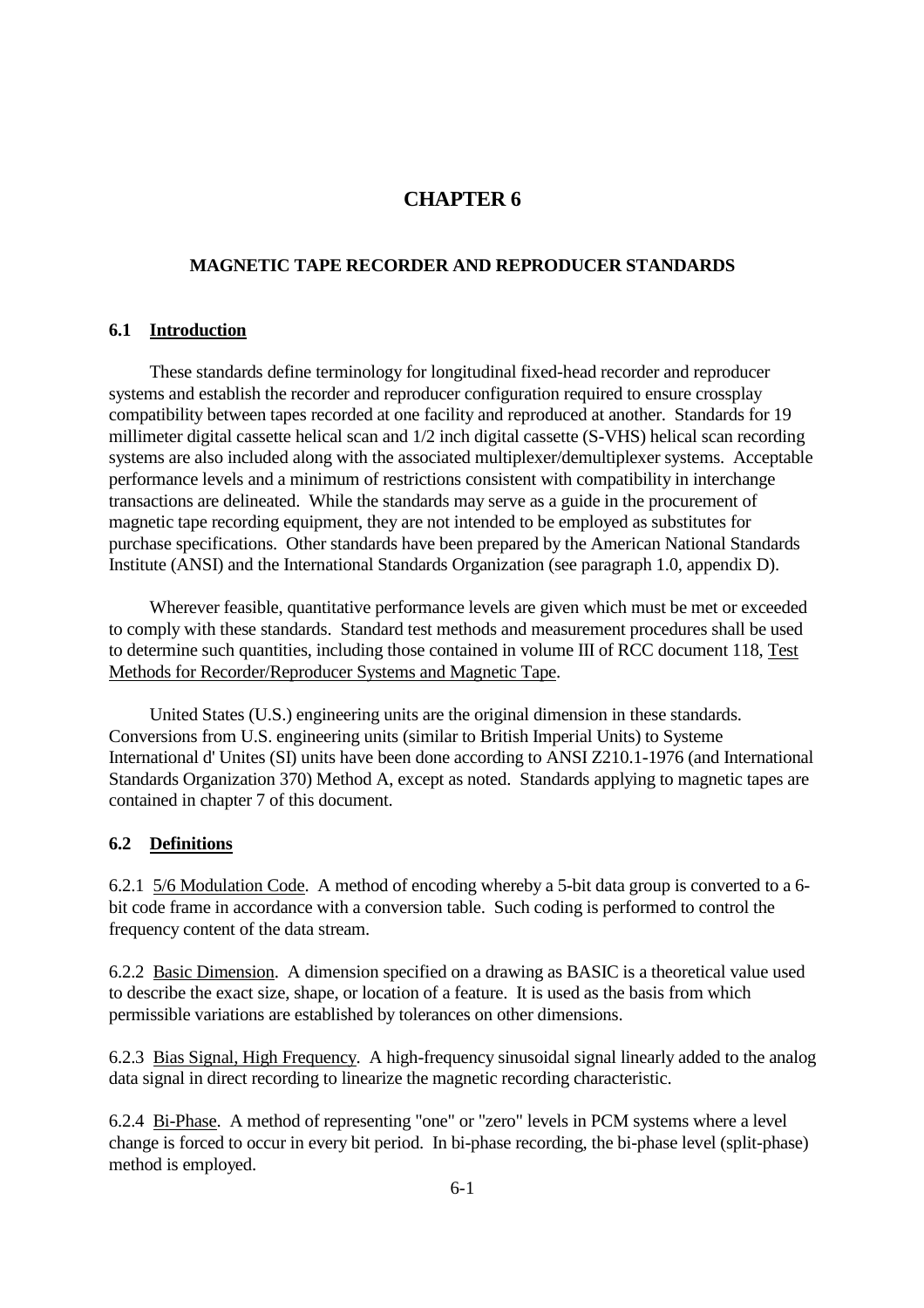6.2.5 Bit Error. In PCM systems, a bit error has occurred when the expected bit value is not present; for example, a zero is present when a one is expected, or a one is present when a zero is expected.

6.2.6 Bit Error Rate. Number of bits in error in a predetermined number of bits transmitted or recorded, for example, 1 in  $10^6$  or a BER of  $10^{-6}$ .

6.2.7 Bit Packing Density, Linear. Number of bits recorded per inch or per millimeter of tape length. For serial PCM recording, the number of bits per unit length of a single track.

6.2.8 Bit Slip. The increase or decrease in detected bit rate by one or more bits with respect to the actual bit rate.

6.2.9 Code Frame. An ordered and contiguous set of bits (symbol) that results as a unit from the process of modulation coding.

6.2.10 Code Word Digital Sum (CWDS). Denotes the digital sum variation of one modulation code frame (symbol).

6.2.11 Crossplay. Reproducing a previously recorded tape on a recorder and reproducer system other than that used to record the tape.

6.2.12 Crosstalk. Undesired signal energy appearing in a reproducer channel as a result of coupling from other channels.

6.2.13 Data Azimuth (Dynamic). The departure from the head segment gap azimuth angles (static) because of the dynamic interface between the heads and the moving tape.

6.2.14 Data Scatter. The distance between two parallel lines (as defined under Gap Scatter) in the plane of the tape, which contains all data transitions recorded simultaneously with the same head at the same instant of time.

6.2.15 Data Spacing. For interlaced head systems, the distance on tape between simultaneous events recorded on odd and even heads.

6.2.16 Digital Sum Variation (DSV). Indicates the integral value which is counted from the beginning of the modulation coded waveform, taking a high level as 1 and a low level as -1.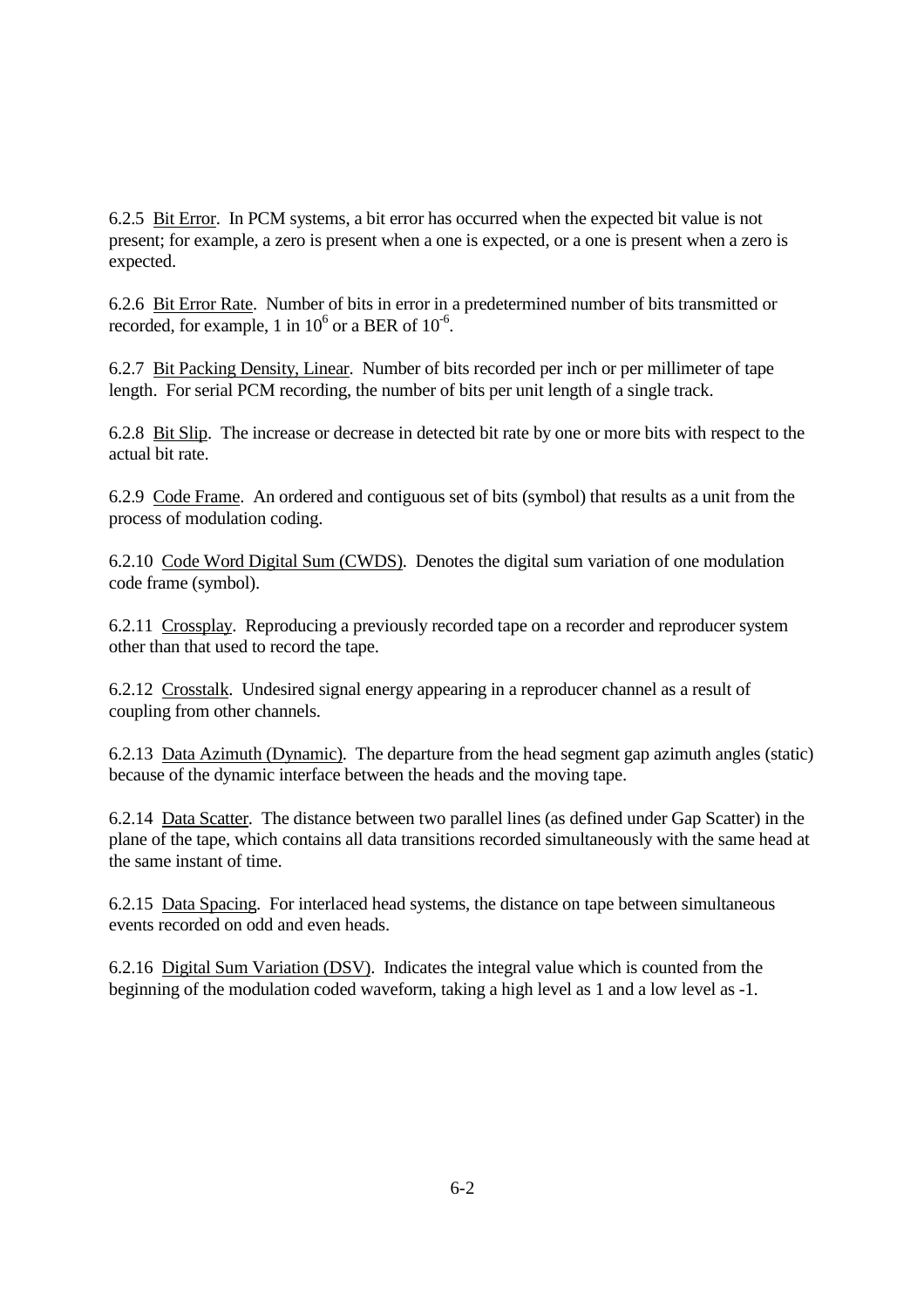6.2.17 Direct Recording (ac Bias Recording). A magnetic recording technique employing a high-frequency bias signal which is linearly added to the data signal. The composite signal is then used as the driving signal to the record-head segment. The bias signal, whose frequency is well above the highest frequency that can be reproduced by the system, transforms the recording of the data signal so that it is a more nearly linear process.

6.2.18 Double-Density Recording. Direct, FM, or PCM recording on magnetic tape at bandwidths equal to those used in wide-band instrumentation recording, but at one-half the wide-band tape speeds specified in IRIG standard 106-80 and earlier telemetry standards. Special record and reproduce heads and high output tapes (see chapter 7) are required for double-density recording.

6.2.19 Dropout. An instantaneous decrease in reproduce signal amplitude of a specified amplitude and duration.

6.2.20 ECC Code Word. The group of symbols resulting from ECC encoding including the data symbols and the check symbols appended.

6.2.21 Edge Margin. The distance between the outside edge of the highest number track and the tape edge (see figure 6-1).

6.2.22 Edge Margin Minimum. The minimum value of edge margin.

6.2.23 Error Correcting Code (ECC). A mathematical procedure yielding bits used for the detection and correction of errors.

6.2.24 FM Recording. Recording on magnetic tape using frequency- modulated record electronics to obtain response from dc to an upper specified frequency. The FM systems forfeit upper bandwidth response of direct record systems to obtain low frequency and dc response not available with direct recording.

6.2.25 Flux Transition. A 180-degree change in the flux pattern of a magnetic medium brought about by a reversal of poles within the medium.

6.2.26 Flux Transition Density. Number of flux transitions per inch or per millimeter of track length.

6.2.27 Flutter. Undesired changes in the frequency of signals during the reproduction of a magnetic tape produced by speed variations of the magnetic tape during recording or reproducing.

6.2.28 Gap Azimuth. The angular deviation, in degrees of arc, of the recorded flux transitions on a track from the line normal to the track center line.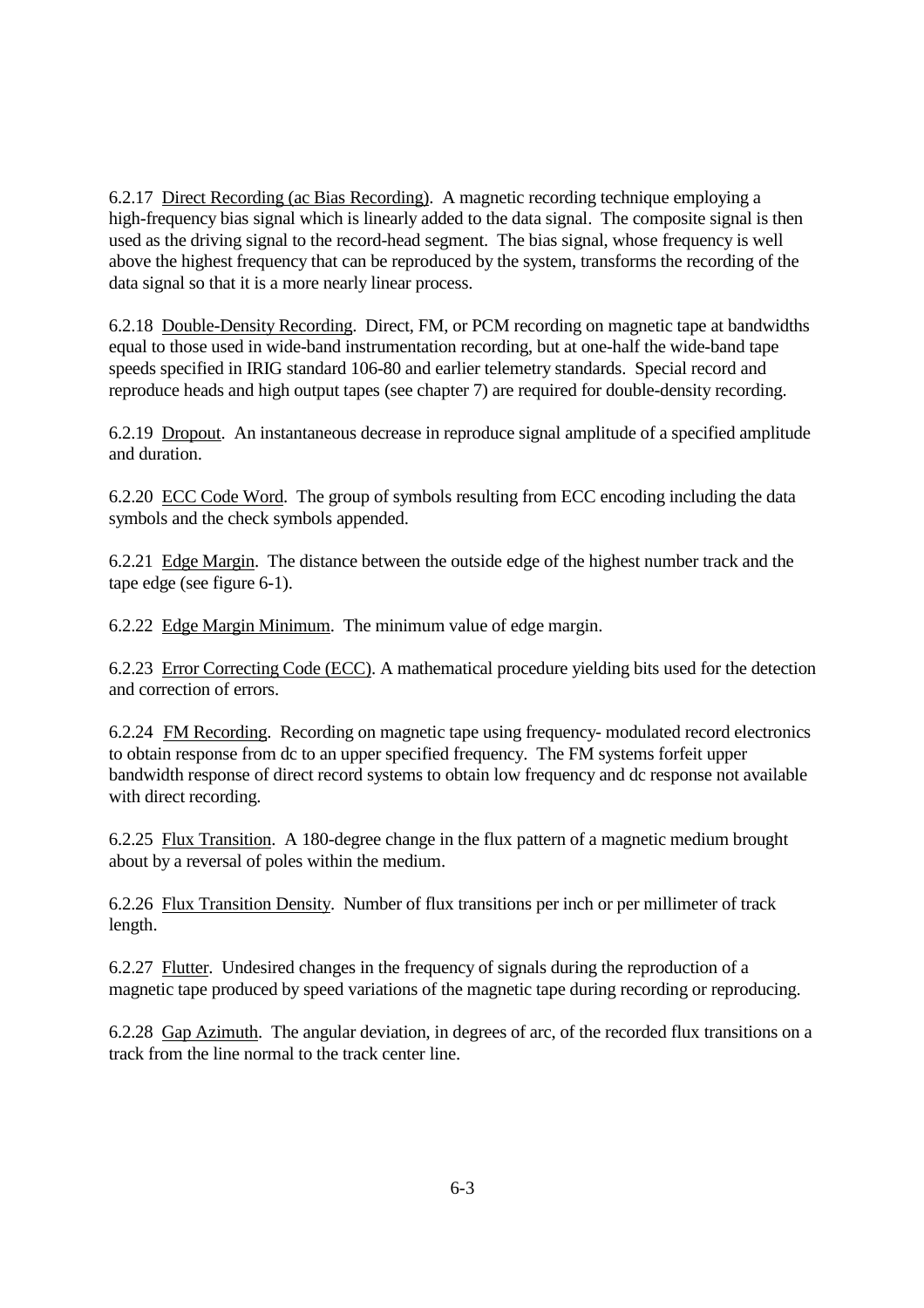6.2.29 Gap Length (Physical). The dimension between leading and trailing edges of a record or reproduce head-segment gap measured along a line perpendicular to the leading and trailing edges of the gap.

6.2.30 Gap Scatter (Record Head). The distance between two parallel lines is defined in the following subparagraphs.

6.2.30.1 The two lines pass through the geometric centers of the trailing edges of the two outermost head segment gaps within a record head. The geometric centers of the other head segment gap trailing edges lie between the two parallel lines.

6.2.30.2 The two parallel lines lie in the plane of the tape and are perpendicular to the head reference plane (see figure 6-3).

6.2.31 Gap Scatter (Reproduce Head). Defined the same as for record-head gap scatter except that the reference points for reproduce heads are the geometric centers of the center lines of the head segment gaps (see figure 6-3).

6.2.32 Guard Band. The unrecorded space between two adjacent recorded tracks on the magnetic tape.

6.2.33 Head (Record or Reproduce). A group of individual head segments mounted in a stack.

6.2.34 Head Designation. For interlaced heads, the first head of a record or reproduce pair over which the tape passes in the forward direction contains odd-numbered head segments and is the odd head. The second head containing even-numbered head segments is the even head. For noninterlaced heads, that is, in-line heads, both odd- and even-numbered head segments are contained within a single head.

6.2.35 Heads, In-Line. A single record head and a single reproduce head are employed. Odd and even record-head segment gaps are in-line in the record head. Odd and even reproduce-head segment gaps are in-line in the reproduce head.

6.2.36 Head Reference Plane. The plane, which may be imaginary, is parallel to the reference edge of the tape and perpendicular to the plane of the tape. For purposes of this definition, the tape shall be considered as perfect (see figures 6-2 and 6-3).

6.2.37 Head Segment, Record or Reproduce. A single transducer that records or reproduces one track (see figure 6-3).

6.2.38 Head Segment Gap Azimuth (Record or Reproduce Heads). The angle formed in the plane of the tape between a line perpendicular to the head reference plane and a line parallel to the trailing edge of the record-head segment gap or parallel to the center line of the reproduce-head segment gap.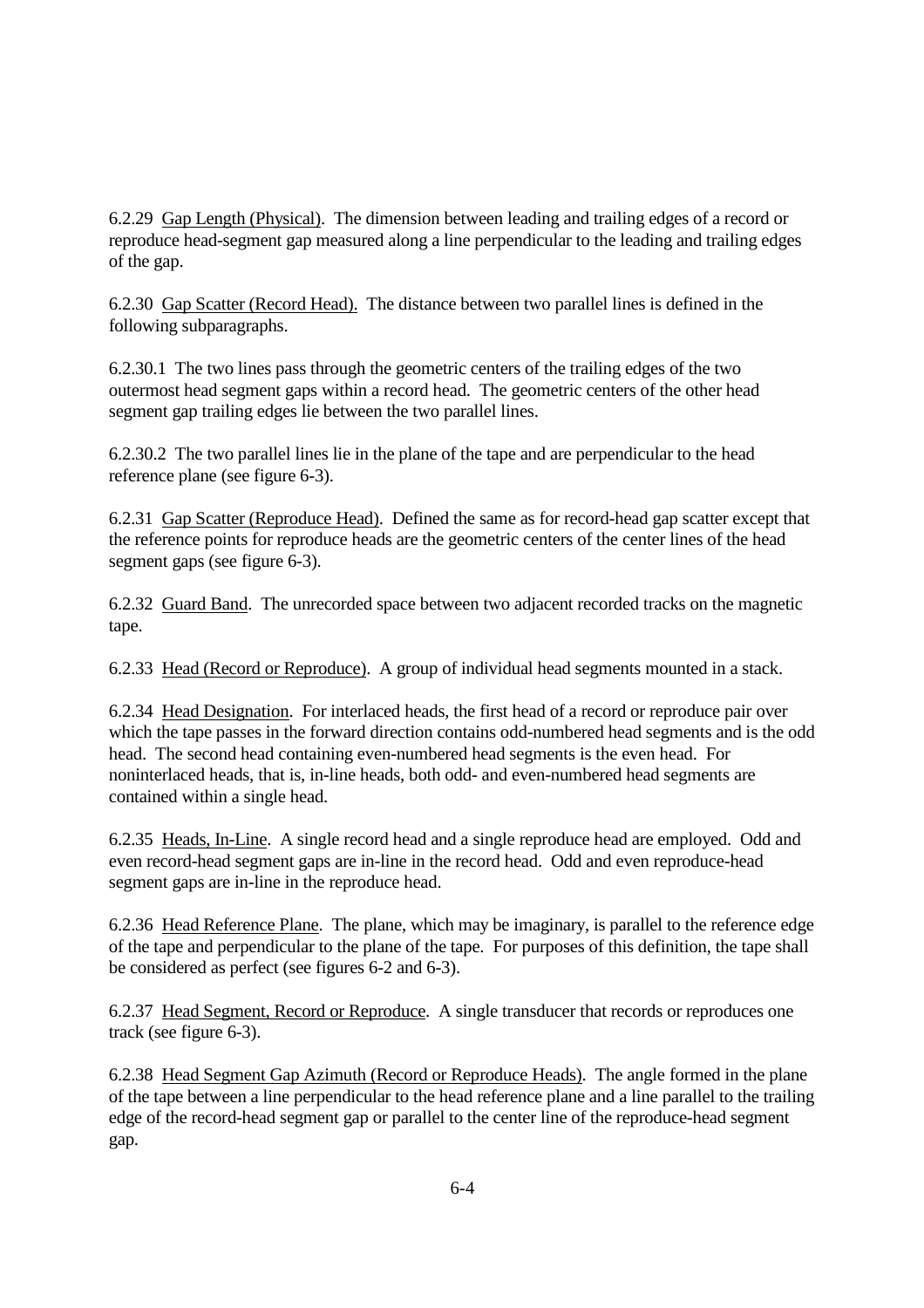6.2.39 Head Segment Gap Azimuth Scatter. The angular deviations of the head segment gap azimuth angles within a head.

6.2.40 Head Segment Numbering. Numbering of a head segment corresponds to the track number on the magnetic tape on which that head segment normally operates. For interlaced heads, the odd head of a pair contains all odd-numbered segments, while the even head will contain all even-numbered segments (see figure 6-2). In-line heads will contain odd and even segments in the same head stack.

6.2.41 Head Spacing. For interlaced head systems, the distance between odd and even heads.

6.2.42 Head Tilt. The angle between the plane tangent to the front surface of the head at the center line of the head segment gaps and a line perpendicular to the head reference plane (see figure 6-3).

6.2.43 Heads, Interlaced. Two record heads and two reproduce heads are employed. Head segments for alternate tracks are in alternate heads.

6.2.44 Helical Track. A diagonally positioned area on the tape along which a series of magnetic transitions is recorded.

6.2.45 High-Density Digital Recording. Recording of digital data on a magnetic medium resulting in a flux transition density in excess of 590 transitions per millimeter (15 000 transitions per inch) per track.

6.2.46 Individual Track Data Azimuth Difference. Angular deviation of the data azimuth of an individual odd or even recorded track from the data azimuth of other odd or even tracks. The difficulty in making direct optical angular measurements requires this error to be expressed as a loss of signal amplitude experienced when the tape is reproduced with an ideal reproducing head, whose gap is aligned to coincide with the data azimuth of all tracks in one head as compared to the azimuth which produces maximum signal for an individual track (see figure 6-3).

6.2.47 Interleaving. The systematic reordering of data so that originally adjacent ECC code word symbols are separated, thus reducing the effect of burst errors on the error correcting capability.

6.2.48 Non-Return-to-Zero Level. A binary method of representation for PCM signals where one is represented by one level, and zero is defined as the other level in a bi-level system.

6.2.49 Physical Recording Density. The number of recorded flux transitions per unit length of track, for example, flux transitions per millimeter (ftpmm).

6.2.50 Principal Block. Denotes a group of helical tracks recorded on the tape in one complete rotation of the scanner.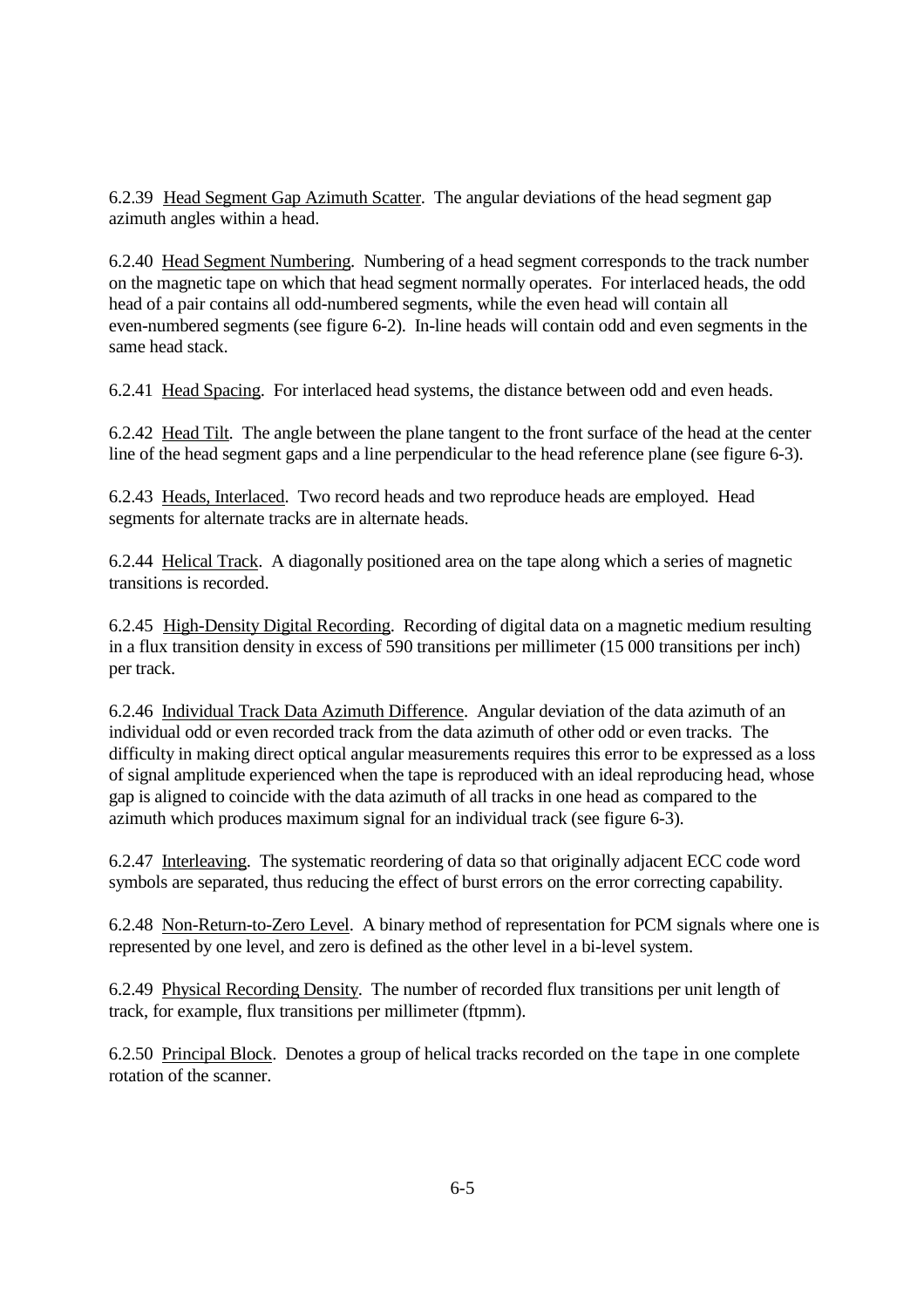6.2.51 Principal Block Number (PBN). A unique number assigned to and recorded in each principal block.

6.2.52 Record Level Set Frequency. Frequency of a sinusoidal signal used to establish the standard record level in direct- record systems. Normally, 10 percent of the upper band edge (UBE) frequency.

6.2.53 Reference Tape Edge. When viewing a magnetic tape from the oxide surface side with the earlier recorded portion to the observer's right, the reference edge is the top edge of the tape (see figure 6-1).

6.2.54 Reference Track Location. Location of the center line of track number 1 from the reference edge of tape.

6.2.55 Scanner. The rotating assembly housing the helical heads around which the tape is applied thereby accomplishing the recording of helical tracks on the tape.

6.2.56 Standard Record Level. For a magnetic tape recorder meeting IRIG standards and operating in the direct record mode, the input signal level produces 1 percent third harmonic distortion of the record level set frequency.

6.2.57 Tape Skew. Motion of a magnetic tape past a head such that a line perpendicular to the tape reference edge has an angular displacement (static or dynamic) from the head gap center lines.

6.2.58 Tape Speed, Absolute. The tape speed during recording and reproducing. The peripheral velocity of the capstan minus any tape slip, regardless of tape tension and environment.

6.2.59 Tape Speed, Effective. The tape speed modified by the effects on tape of operating conditions such as tension, tape materials, thickness, temperature, and humidity. The effective tape speed should be equal to the selected speed of the recorder, for example, 1524 mm/s (60 ips), 3048 mm/s (120 ips), regardless of operating conditions.

6.2.60 Tape Speed Errors. Errors are the departures of the effective speed from the selected tape speed.

6.2.61 Track Angle. The angular deviation, in degrees of arc, of the centerline of the recorded helical track from the tape reference edge.

6.2.62 Track Location. Location of the nth track centerline from the reference track centerline.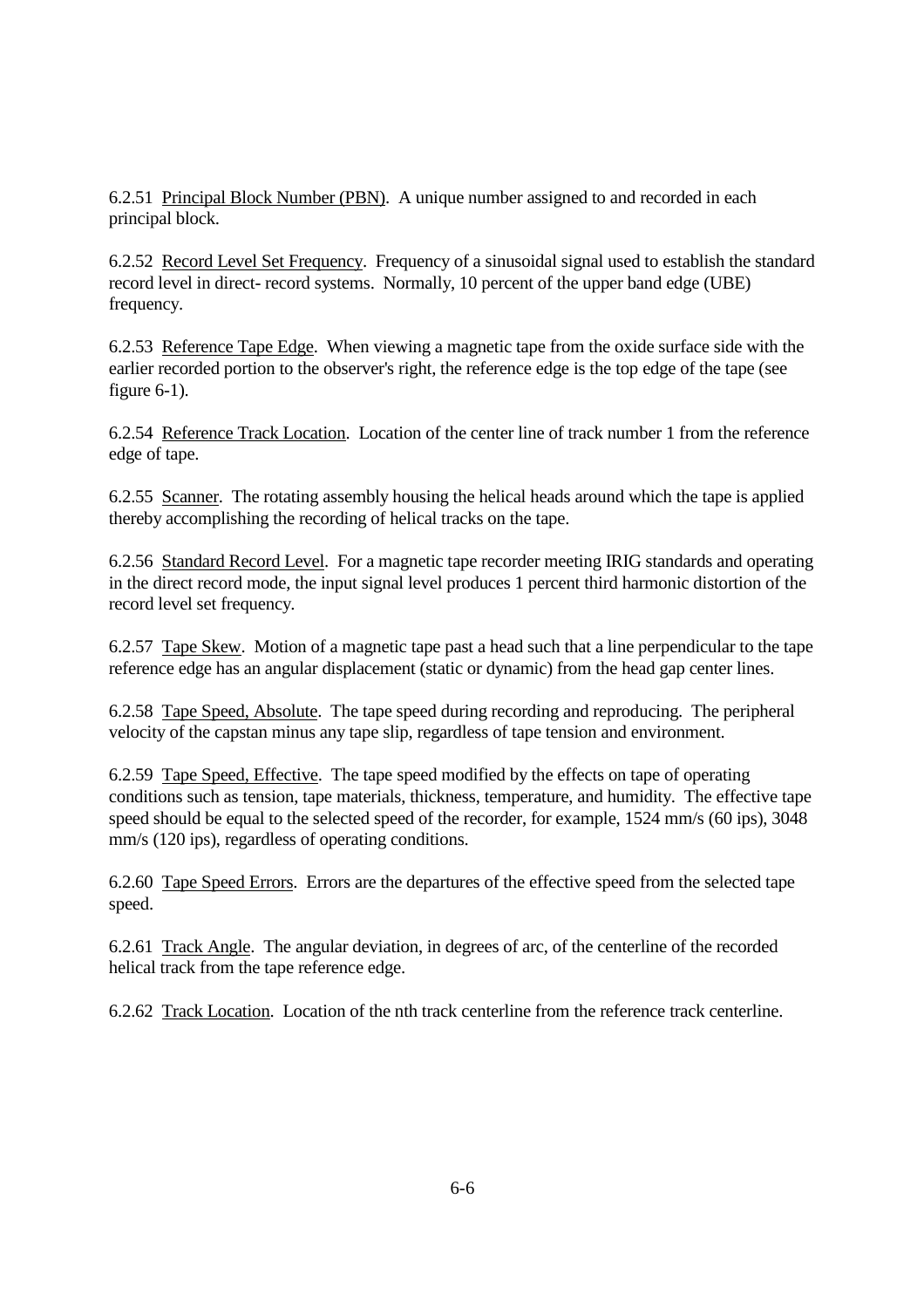6.2.63 Track Numbering. The reference track is designated as track number 1. Tracks are numbered consecutively from the reference track downward when viewing the oxide surface of the tape with the earlier recorded portion of the tape to the observer's right (see figure 6-1).

6.2.64 Track Spacing. Distance between adjacent track centerlines on a magnetic tape (see figure 6-1).

6.2.65 Track Width. The physical width of the common interface of the record-head segment at the gaps. This definition does not include the effects of fringing fields, which will tend to increase the recorded track width by a small amount.

6.2.66 Volume Label. A group of bits used to provide an identifying code for a tape cartridge.

#### **6.3 General Consideration for Longitudinal Recording**

 Standard recording techniques, tape speeds, and tape configurations are required to provide maximum interchange of recorded telemetry magnetic tapes between the test ranges. Any one of the following methods of information storage or any compatible combination may be used simultaneously: direct recording, predetection recording, FM recording, or PCM recording. Double-density recording may be used when the length of recording time is critical; however, it must be used realizing that performance parameters such as signal-to-noise ratio, crosstalk, and dropouts may be degraded (see paragraph 2.0, appendix D).

6.3.1 Tape Speeds. The standard tape speeds for instrumentation magnetic tape recorders are shown in table 6-1.

6.3.2 Tape Width. The standard nominal tape width is 25.4 mm (1 in.) (see table 7-1, Tape Dimensions).

6.3.3 Record and Reproduce Bandwidths. For the purpose of these standards, two system bandwidth classes are designated: wide band and double density (see table 6-1). Interchange of tapes between the bandwidth classes is **NOT** recommended.

## **6.4 Recorded Tape Format**

 The parameters related to recorded tape format and record and reproduce head configurations determine compatibility between systems that are vital to interchangeability (crossplay) of recorded magnetic tapes. Refer to the definitions in paragraph 6.2, figures 6-1 through 6-4 and tables 6-2 through 6-4. See appendix D for configurations not included in these standards.

6.4.1 Track Width and Spacing. Refer to figure 6-1 and tables 6-2 through 6-4.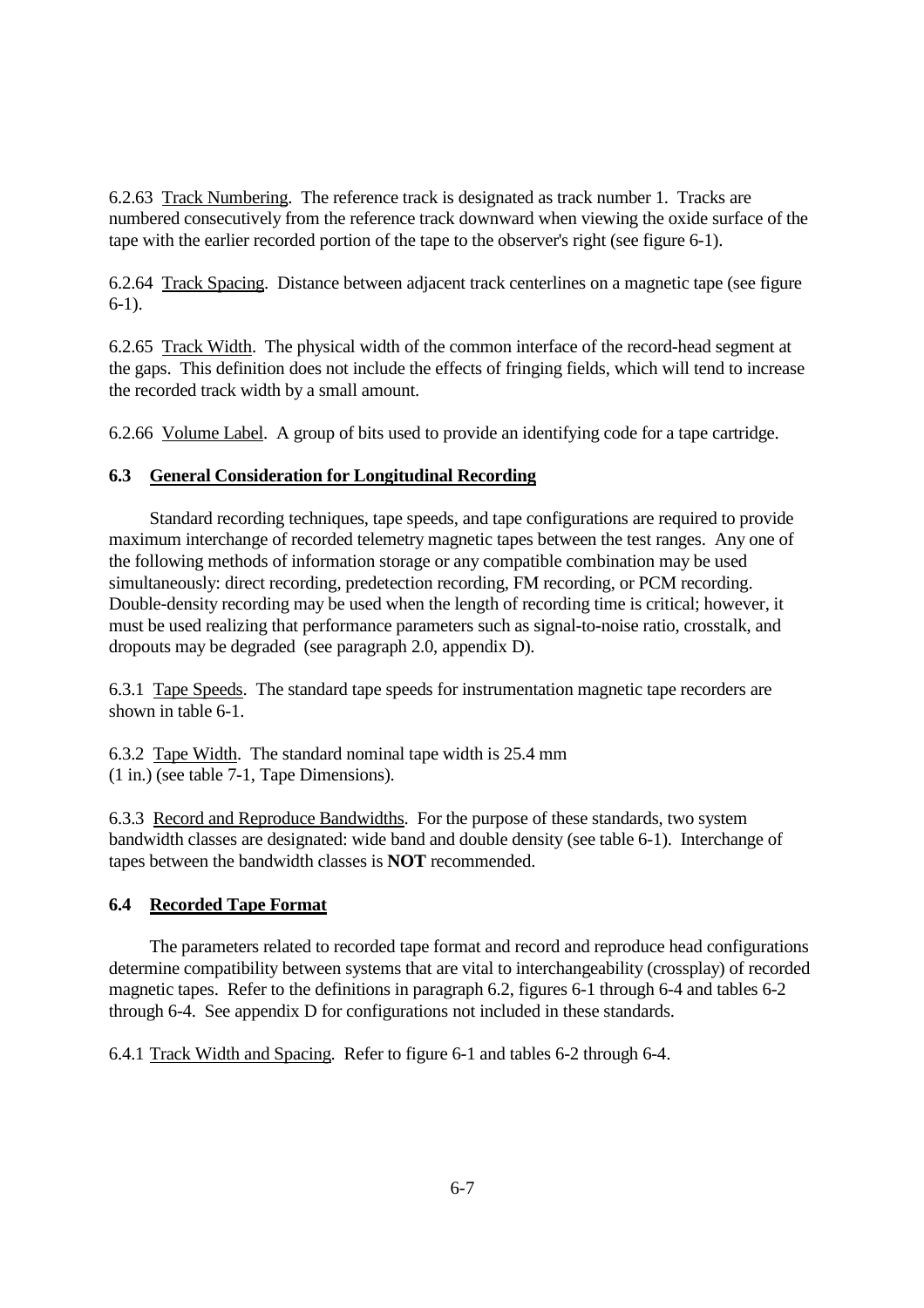|                                                                       | TADLE 0-1. RECORD AND REI RODUCE I ARAMETERS                                                   |                                                                                                                            |                                                                    |                                                                                       |  |  |  |
|-----------------------------------------------------------------------|------------------------------------------------------------------------------------------------|----------------------------------------------------------------------------------------------------------------------------|--------------------------------------------------------------------|---------------------------------------------------------------------------------------|--|--|--|
| Tape Speed<br>$\frac{mm}{s}$ (ips)                                    |                                                                                                | $\pm 3$ dB Reproduce<br>Passband<br>$kHz$ <sup>1</sup>                                                                     | <b>Direct Record Bias</b><br><b>Set Frequency</b><br>(UBE) $kHz^2$ | <b>Direct Record</b><br>Level Set<br>Frequency<br>$(10\% \text{ of UBE}) \text{ kHz}$ |  |  |  |
|                                                                       | <b>WIDE BAND</b>                                                                               |                                                                                                                            | (OVERBIAS 2dB)                                                     |                                                                                       |  |  |  |
| 6096.0<br>3048.0<br>1524.0<br>762.0<br>381.0<br>190.5<br>95.2<br>47.6 | (240)<br>(120)<br>$\mathcal{E}$<br>(60)<br>(30)<br>(15)<br>$(7-1/2)$<br>$(3-3/4)$<br>$(1-7/8)$ | $0.8 - 4000$<br>$0.4 - 2000$<br>$0.4 - 1000$<br>$0.4 - 500$<br>$0.4 - 250$<br>$0.4 - 125$<br>$0.4 - 62.5$<br>$0.4 - 31.25$ | 4000<br>2000<br>1000<br>500<br>250<br>125<br>62.5<br>31.25         | 400<br>200<br>100<br>50<br>25<br>12.5<br>6.25<br>3.12                                 |  |  |  |
|                                                                       | <b>DOUBLE DENSITY</b>                                                                          |                                                                                                                            | (OVERBIAS 2 dB)                                                    |                                                                                       |  |  |  |
| 3048.0<br>1524.0<br>762.0<br>381.0<br>190.0<br>95.2                   | (120)<br>(60)<br>(30)<br>(15)<br>$7-1/2)$<br>$\left($<br>$3 - 3/4$ )                           | -4000<br>2<br>$-2000$<br>2<br>$-1000$<br>2<br>$-500$<br>2<br>$1 - 250$<br>$0.5 - 125$                                      | 4000<br>2000<br>1000<br>500<br>250<br>125                          | 400<br>200<br>100<br>50<br>25<br>12.5                                                 |  |  |  |

## TABLE 6-1. RECORD AND REPRODUCE PARAMETERS

-

<sup>&</sup>lt;sup>1</sup>Passband response reference is the output amplitude of a sinusoidal signal at the record level set frequency recorded at standard record level. The record level set frequency is 10 percent of the upper band edge frequency (0.1 UBE)

<sup>&</sup>lt;sup>2</sup>When setting record bias level, a UBE frequency input signal is employed. The signal input level is set 5 to 6 dB below standard record level to avoid saturation effects which could result in erroneous bias level settings. The record bias current is adjusted for maximum reproduce output level and then increased until the output level decreases by the number of dB indicated in the table (see paragraph 4.1.3.3 of volume III, RCC document 118).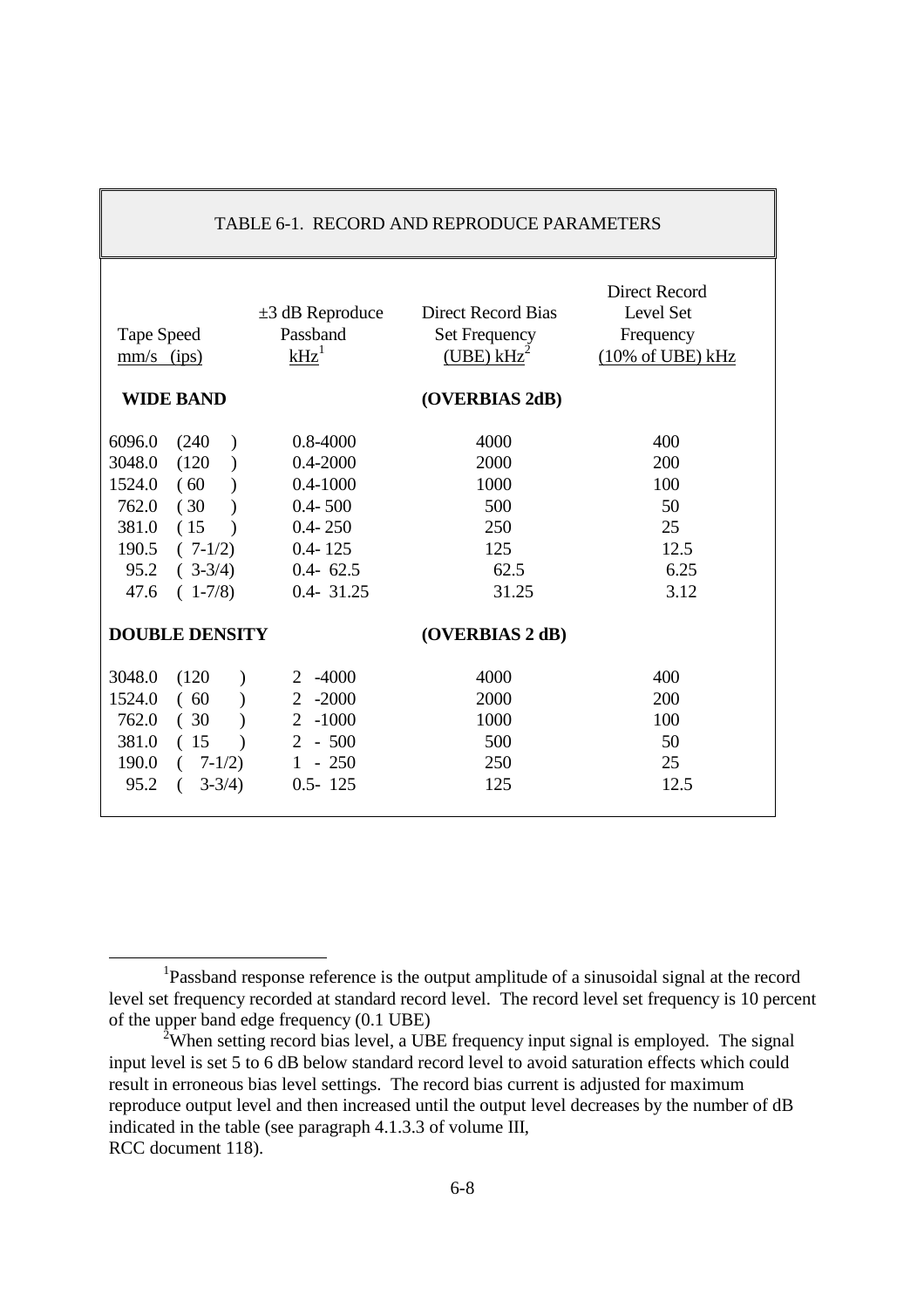| TABLE 6-2. DIMENSIONS - RECORDED TAPE FORMAT, 14 TRACKS |                    |                       |                   |  |  |  |  |
|---------------------------------------------------------|--------------------|-----------------------|-------------------|--|--|--|--|
| INTERLACED ON 25.4 mm (1 in.) WIDE TAPE                 |                    |                       |                   |  |  |  |  |
| (REFER TO FIGURE 6-1.)                                  |                    |                       |                   |  |  |  |  |
| Parameters                                              | Millimeters        |                       | Inches            |  |  |  |  |
|                                                         | Maximum Minimum    |                       |                   |  |  |  |  |
| <b>Track Width</b>                                      | 1.397              | 1.143                 | $0.050 \pm 0.005$ |  |  |  |  |
| <b>Track Spacing</b>                                    |                    | 1.778                 | 0.070             |  |  |  |  |
| <b>Head Spacing</b>                                     |                    |                       |                   |  |  |  |  |
| <b>Fixed Heads</b>                                      | 38.125             | 38.075                | $1.500 \pm 0.001$ |  |  |  |  |
| <b>Adjustable Heads</b>                                 | 38.151             | 38.049                | $1.500 + 0.002$   |  |  |  |  |
| Edge Margin, Minimum                                    |                    | 0.279                 | 1.011             |  |  |  |  |
| <b>Reference Track</b>                                  |                    |                       |                   |  |  |  |  |
| Location                                                | 1.168              | 1.067                 | $0.044 \pm 0.002$ |  |  |  |  |
| <b>Track Location</b>                                   |                    |                       |                   |  |  |  |  |
| Tolerance                                               | 0.051              | $-0.051$              | $\pm 0.002$       |  |  |  |  |
|                                                         |                    |                       |                   |  |  |  |  |
|                                                         |                    | Location of nth track |                   |  |  |  |  |
| <b>Track Number</b>                                     | <b>Millimeters</b> |                       | <b>Inches</b>     |  |  |  |  |
|                                                         | Maximum            | Minimum               |                   |  |  |  |  |
| 1 (Reference)                                           | 0.000              | 0.000                 | 0.000             |  |  |  |  |
| $\overline{2}$<br>1.829                                 | 1.727              | 0.070                 |                   |  |  |  |  |
| 3<br>3.607                                              | 3.505              | 0.140                 |                   |  |  |  |  |
| $\overline{4}$<br>5.385                                 | 5.283              | 0.210                 |                   |  |  |  |  |
| 5<br>7.163                                              | 7.061              | 0.280                 |                   |  |  |  |  |
| 6<br>8.941                                              | 8.839              | 0.350                 |                   |  |  |  |  |
| $\tau$<br>10.719                                        | 10.617             | 0.420                 |                   |  |  |  |  |
| $8\,$<br>12.497                                         | 12.395             | 0.490                 |                   |  |  |  |  |
| 9<br>14.275                                             | 14.173             | 0.560                 |                   |  |  |  |  |
| 10                                                      | 16.053             | 15.951                | 0.630             |  |  |  |  |
| 11                                                      | 17.831             | 17.729                | 0.700             |  |  |  |  |
| 12                                                      | 19.609             | 19.507                | 0.770             |  |  |  |  |
| 13                                                      | 21.387             | 21.285                | 0.840             |  |  |  |  |
| 14                                                      | 23.165             | 23.063                | 0.910             |  |  |  |  |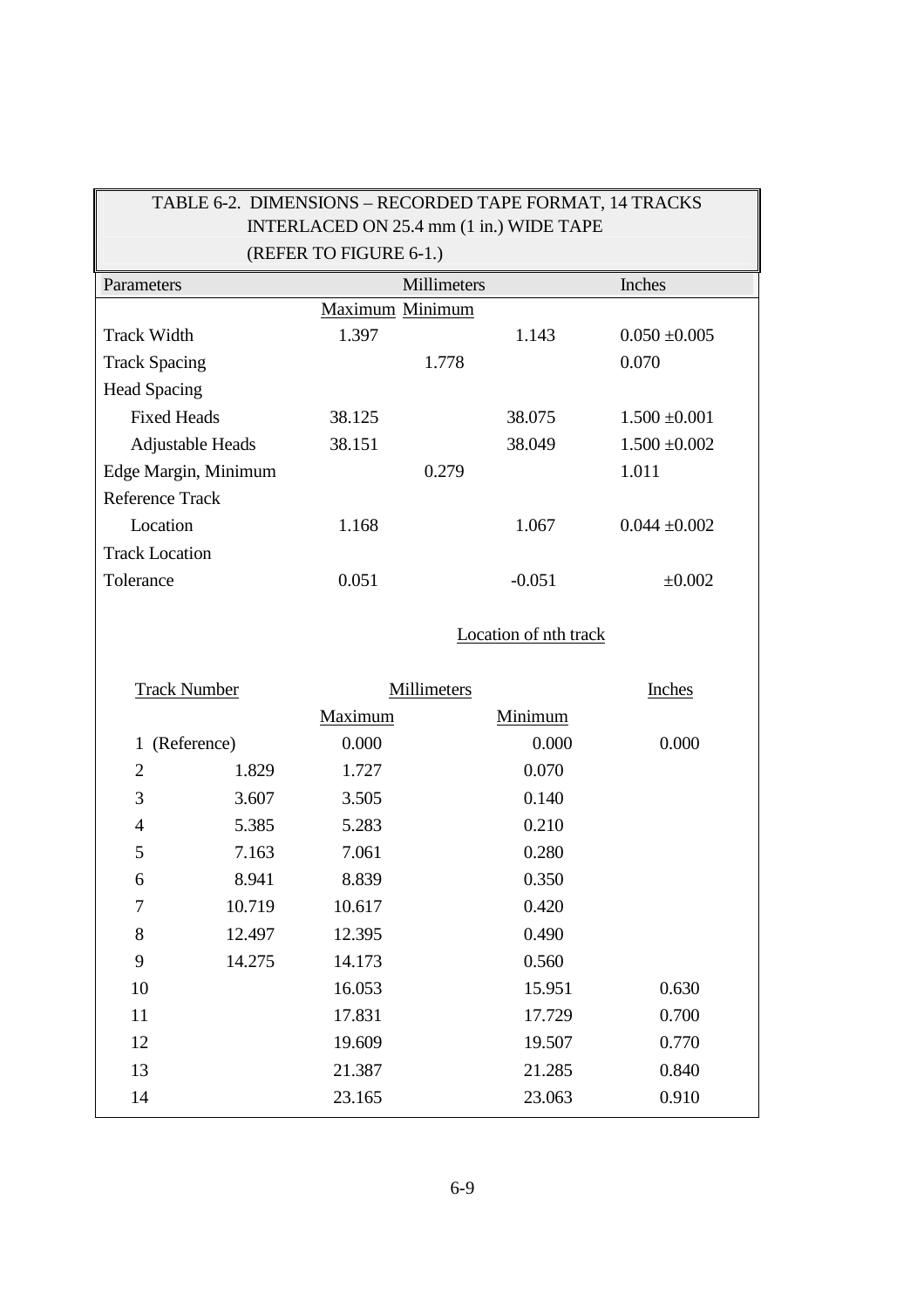| TABLE 6-3. DIMENSIONS - RECORDED TAPE FORMAT, 14 TRACKS |                                                |                 |                       |                     |  |  |  |  |  |
|---------------------------------------------------------|------------------------------------------------|-----------------|-----------------------|---------------------|--|--|--|--|--|
|                                                         | IN-LINE ON 25.4 mm (1 in.) WIDE TAPE (REFER TO |                 |                       |                     |  |  |  |  |  |
|                                                         | FIGURE $6-1$ .)                                |                 |                       |                     |  |  |  |  |  |
| Parameters                                              |                                                |                 | Millimeters           | Inches              |  |  |  |  |  |
|                                                         |                                                | Maximum Minimum |                       |                     |  |  |  |  |  |
| <b>Track Width</b>                                      |                                                | 0.660           | 0.610                 | $\pm 0.001$<br>0.25 |  |  |  |  |  |
| <b>Track Spacing</b>                                    |                                                |                 | 1.778                 | 0.070               |  |  |  |  |  |
| <b>Head Spacing</b>                                     |                                                |                 | N/A                   | N/A                 |  |  |  |  |  |
|                                                         | Edge Margin, Minimum <sup>1</sup>              | 1.118           | 0.044                 |                     |  |  |  |  |  |
| <b>Reference Track</b>                                  |                                                |                 |                       |                     |  |  |  |  |  |
| Location                                                |                                                | 0.698           | 0.622                 | $0.0260 \pm 0.0015$ |  |  |  |  |  |
| <b>Track Location</b>                                   |                                                |                 |                       |                     |  |  |  |  |  |
| Tolerance                                               |                                                | 0.038           | $-0.038$              | ± 0.0015            |  |  |  |  |  |
|                                                         |                                                |                 |                       |                     |  |  |  |  |  |
|                                                         |                                                |                 | Location of nth track |                     |  |  |  |  |  |
|                                                         | <b>Track Number</b>                            | Millimeters     | <b>Inches</b>         |                     |  |  |  |  |  |
|                                                         |                                                | Maximum         | Minimum               |                     |  |  |  |  |  |
| $\mathbf{1}$                                            | (Reference)                                    | 0.000           | 0.000                 | 0.000               |  |  |  |  |  |
| $\overline{2}$                                          | 1.816                                          | 1.740           | 0.070                 |                     |  |  |  |  |  |
| 3                                                       | 3.594                                          | 3.518           | 0.140                 |                     |  |  |  |  |  |
| 4                                                       | 5.372                                          | 5.296           | 0.210                 |                     |  |  |  |  |  |
| 5                                                       | 7.150                                          | 7.074           | 0.280                 |                     |  |  |  |  |  |
| 6                                                       | 8.928                                          | 8.852           | 0.350                 |                     |  |  |  |  |  |
| 7                                                       | 10.706                                         | 10.630          | 0.420                 |                     |  |  |  |  |  |
| 8                                                       | 12.484                                         | 12.408          | 0.490                 |                     |  |  |  |  |  |
| 9                                                       | 14.262                                         | 14.186          | 0.560                 |                     |  |  |  |  |  |
| 10                                                      |                                                | 16.040          | 15.964                | 0.630               |  |  |  |  |  |
| 11                                                      |                                                | 17.818          | 17.742                | 0.700               |  |  |  |  |  |
| 12                                                      |                                                | 19.596          | 19.520                | 0.770               |  |  |  |  |  |
| 13                                                      |                                                | 21.374          | 21.298                | 0.840               |  |  |  |  |  |
| 14                                                      |                                                | 23.152          | 23.076                | 0.910               |  |  |  |  |  |

<sup>&</sup>lt;sup>1</sup>Track location and spacing are the same as the odd tracks of the

<sup>28-</sup>track interlaced format (see table 6-4). Edge margin for track 1 is only 0.229 mm (0.009 in.).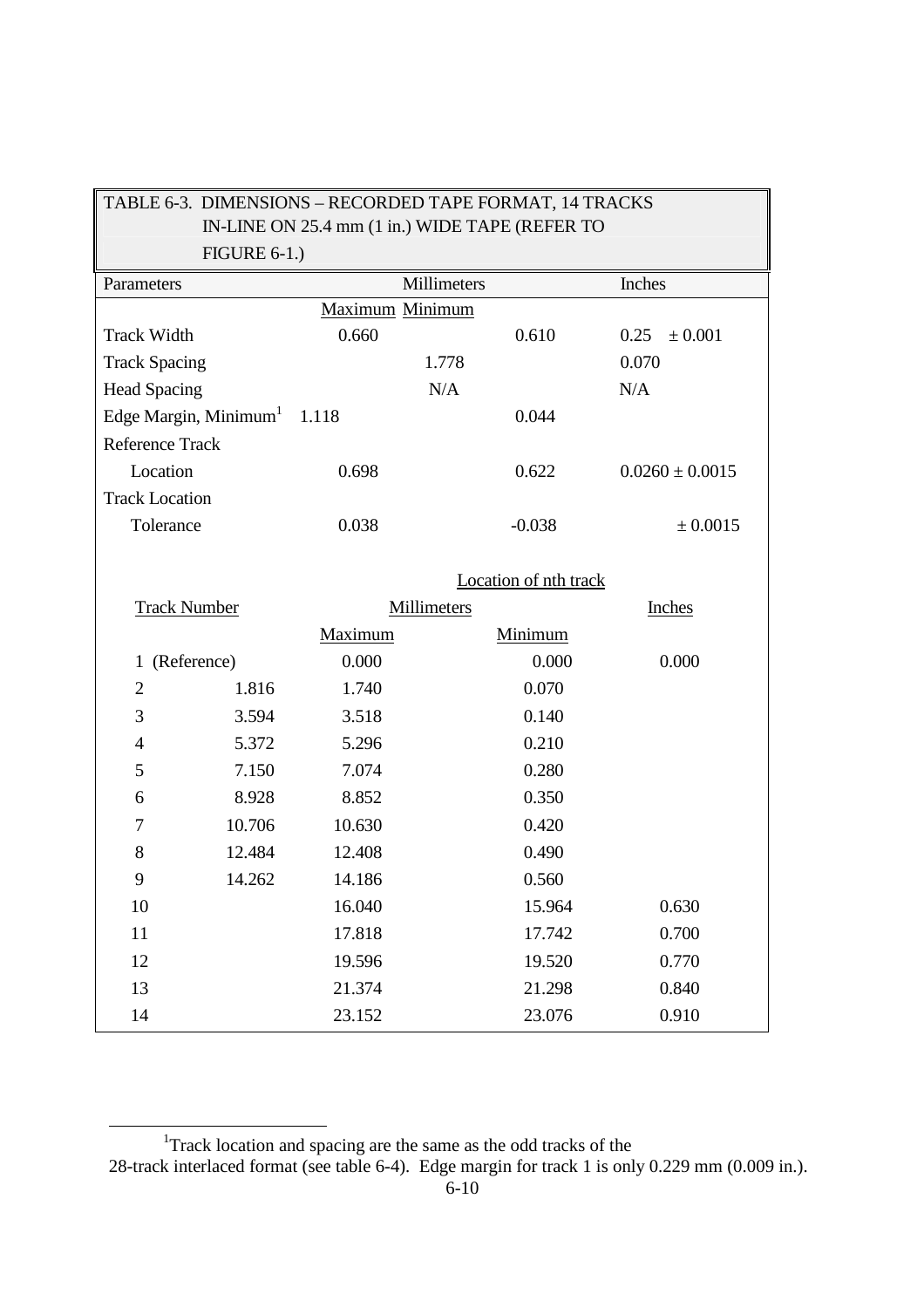|                                                |       |                  |             |                       | TABLE 6-4. DIMENSIONS - RECORDED TAPE FORMAT, 28 TRACKS        |
|------------------------------------------------|-------|------------------|-------------|-----------------------|----------------------------------------------------------------|
|                                                |       |                  |             |                       | INTERLACED ON 25.4 mm (1 in.) WIDE TAPE (REFER TO FIGURE 6-1). |
| Parameters                                     |       |                  | Millimeters |                       | Inches                                                         |
|                                                |       | Maximum          | Minimum     |                       |                                                                |
| <b>Track Width</b>                             |       | 0.660            |             | 0.610                 | 0.025<br>$\pm 0.001$                                           |
| <b>Track Spacing</b>                           |       |                  | 0.889       |                       | 0.035                                                          |
| <b>Head Spacing</b>                            |       |                  |             |                       |                                                                |
| <b>Fixed Heads</b>                             |       | 38.125           |             | 38.075                | $1.500 \pm 0.001$                                              |
| Adjustable Heads                               |       | 38.151           | 0.229       | 38.049                | $1.500 \pm 0.002$<br>1.009                                     |
| Edge Margin, Minimum<br><b>Reference Track</b> |       |                  |             |                       |                                                                |
| Location                                       |       | 0.699            |             | 0.622                 | $0.0260 \pm 0.0015$                                            |
| <b>Track Location</b>                          |       |                  |             |                       |                                                                |
| Tolerance                                      |       | 0.038            |             | $-0.038$              | ±0.0015                                                        |
|                                                |       |                  |             | Location of nth track |                                                                |
| <b>Track Number</b>                            |       |                  | Millimeters |                       | Inches                                                         |
|                                                |       | Maximum          |             | Minimum               |                                                                |
| (Reference)<br>1                               |       | 0.000            |             | 0.000                 | 0.000                                                          |
| $\overline{c}$                                 | 0.927 | 0.851            |             | 0.035                 |                                                                |
| $\overline{3}$                                 | 1.816 | 1.740            |             | 0.070                 |                                                                |
| $\overline{4}$                                 | 2.705 | 2.629            |             | 0.105                 |                                                                |
| 5                                              | 3.594 | 3.518            |             | 0.140                 |                                                                |
| 6                                              | 4.483 | 4.407            |             | 0.175                 |                                                                |
| 7                                              | 5.372 | 5.296            |             | 0.210                 |                                                                |
| 8                                              | 6.261 | 6.185            |             | 0.245                 |                                                                |
| 9<br>10                                        | 7.150 | 7.074<br>8.039   |             | 0.280<br>7.963        | 4.407<br>0.175<br>0.315                                        |
| 11                                             |       | 8.928            |             | 8.852                 | 0.350                                                          |
| 12                                             |       | 9.817            |             | 9.741                 | 0.385                                                          |
| 13                                             |       | 10.706           |             | 10.630                | 0.420                                                          |
| 14                                             |       | 11.595           |             | 11.519                | 0.455                                                          |
| 15                                             |       | 12.484           |             | 12.408                | 0.490                                                          |
| 16                                             |       | 13.373           |             | 13.297                | 0.525                                                          |
| 17                                             |       | 14.262           |             | 14.186                | 0.560                                                          |
| 18                                             |       | 15.151           |             | 15.075                | 0.595                                                          |
| 19                                             |       | 16.040           |             | 15.964                | 0.630                                                          |
| 20                                             |       | 16.929           |             | 16.853                | 0.665                                                          |
| 21                                             |       | 17.818           |             | 17.742                | 0.700                                                          |
| 22                                             |       | 18.707           |             | 18.631                | 0.735                                                          |
| 23                                             |       | 19.596           |             | 19.520                | 0.770                                                          |
| 24                                             |       | 20.485           |             | 20.409                | 0.805                                                          |
| 25                                             |       | 21.374           |             | 21.298                | 0.840                                                          |
| 26                                             |       | 22.263<br>23.152 |             | 22.187                | 0.875                                                          |
| 27<br>28                                       |       | 24.041           |             | 23.076<br>23.965      | 0.910<br>0.945                                                 |
|                                                |       |                  |             |                       |                                                                |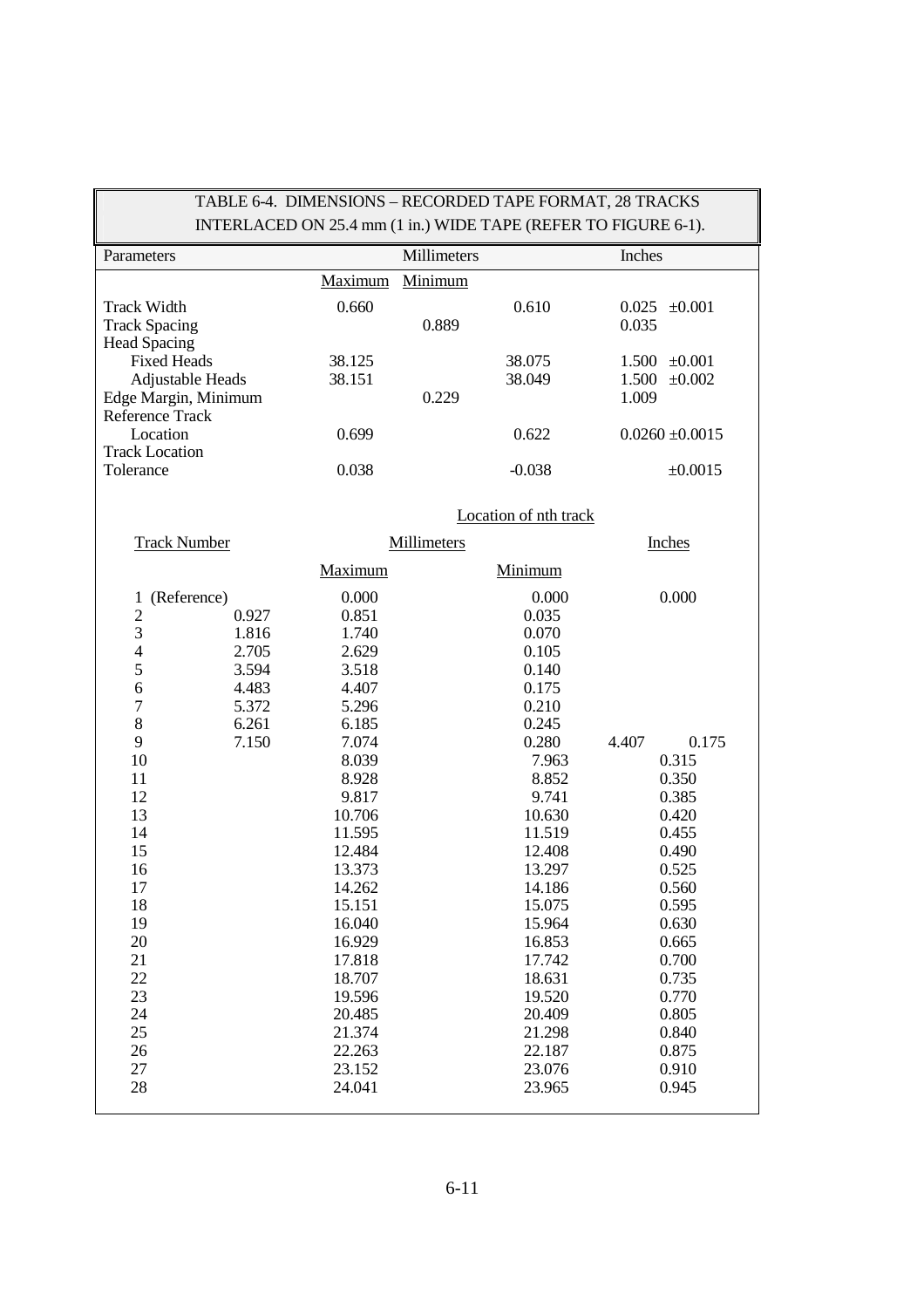

Figure 6-1. Recorded tape format.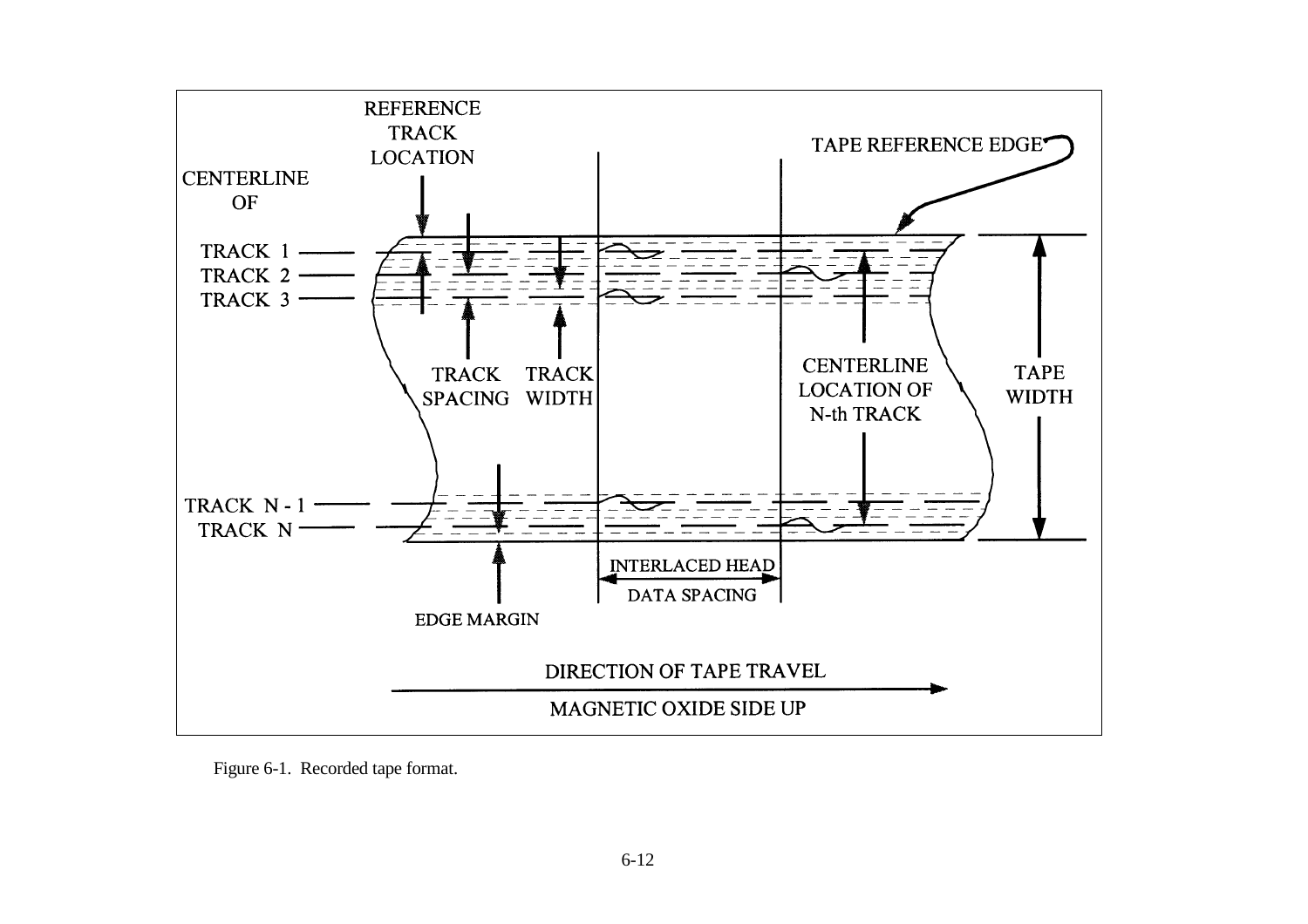

Figure 6-2. Record and reproduce head and head segment identification and location N-track interlaced system)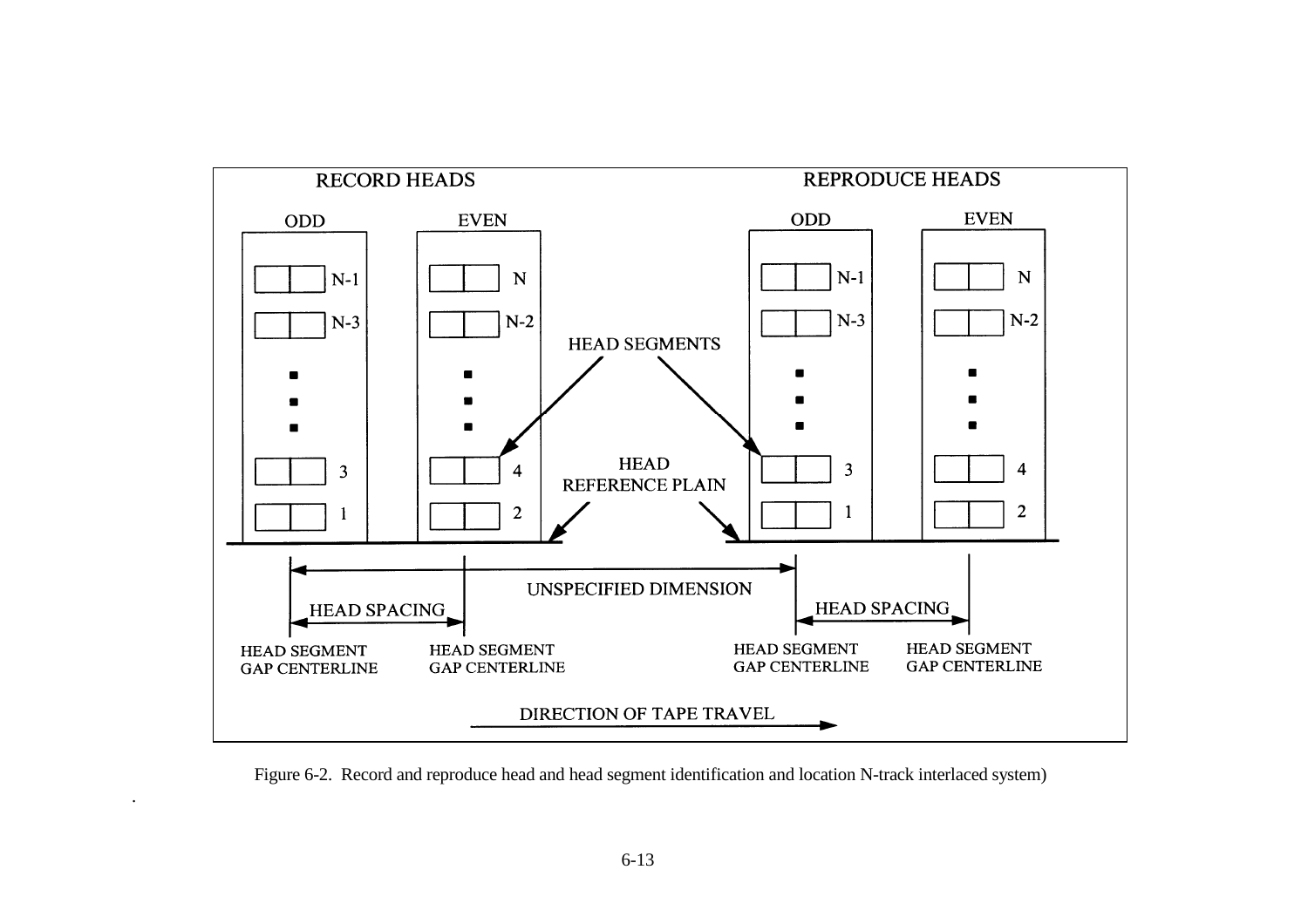

Figure 6-3. Head and head segment mechanical parameters.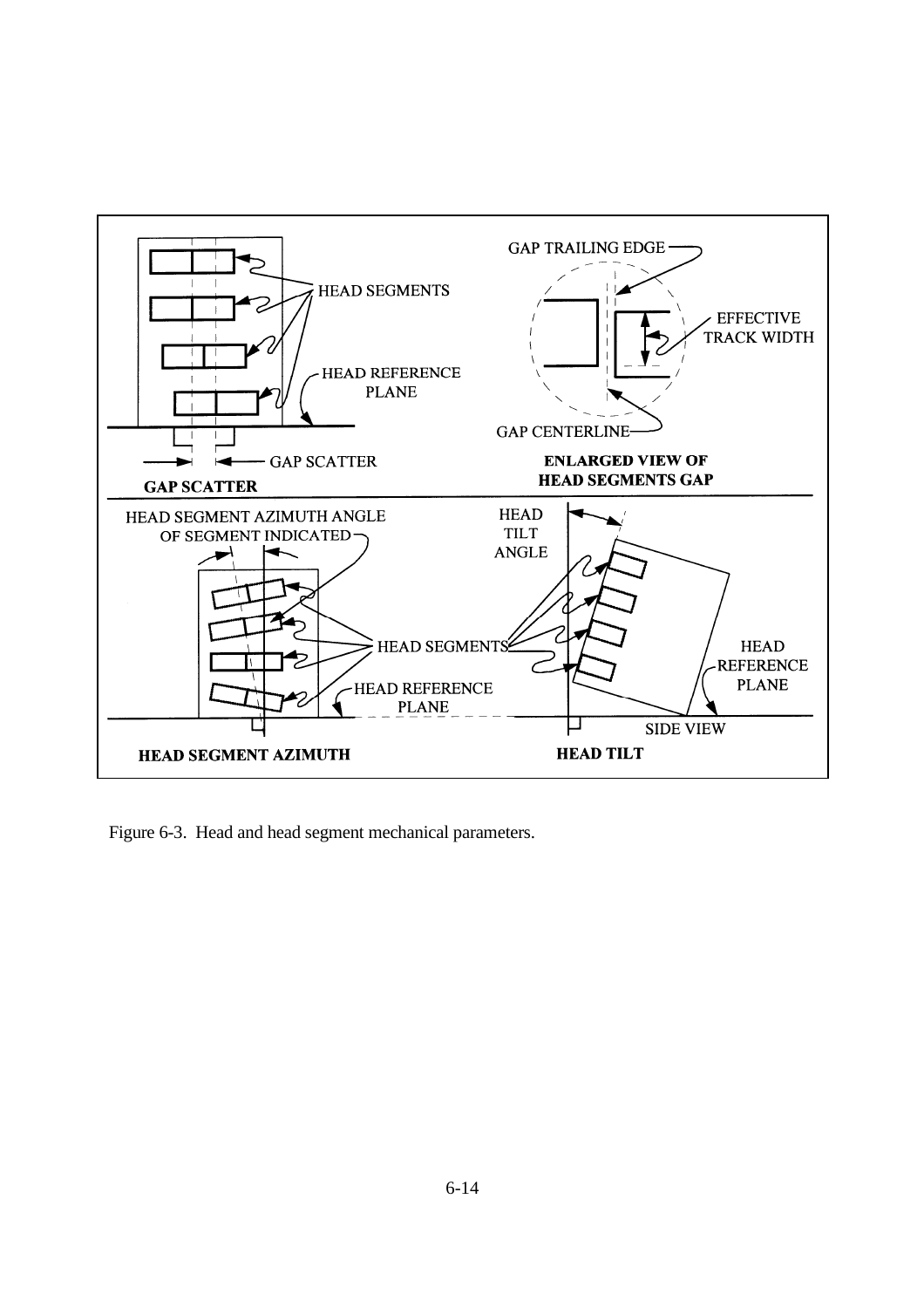

Figure 6-4. PCM record and reproduce configuration.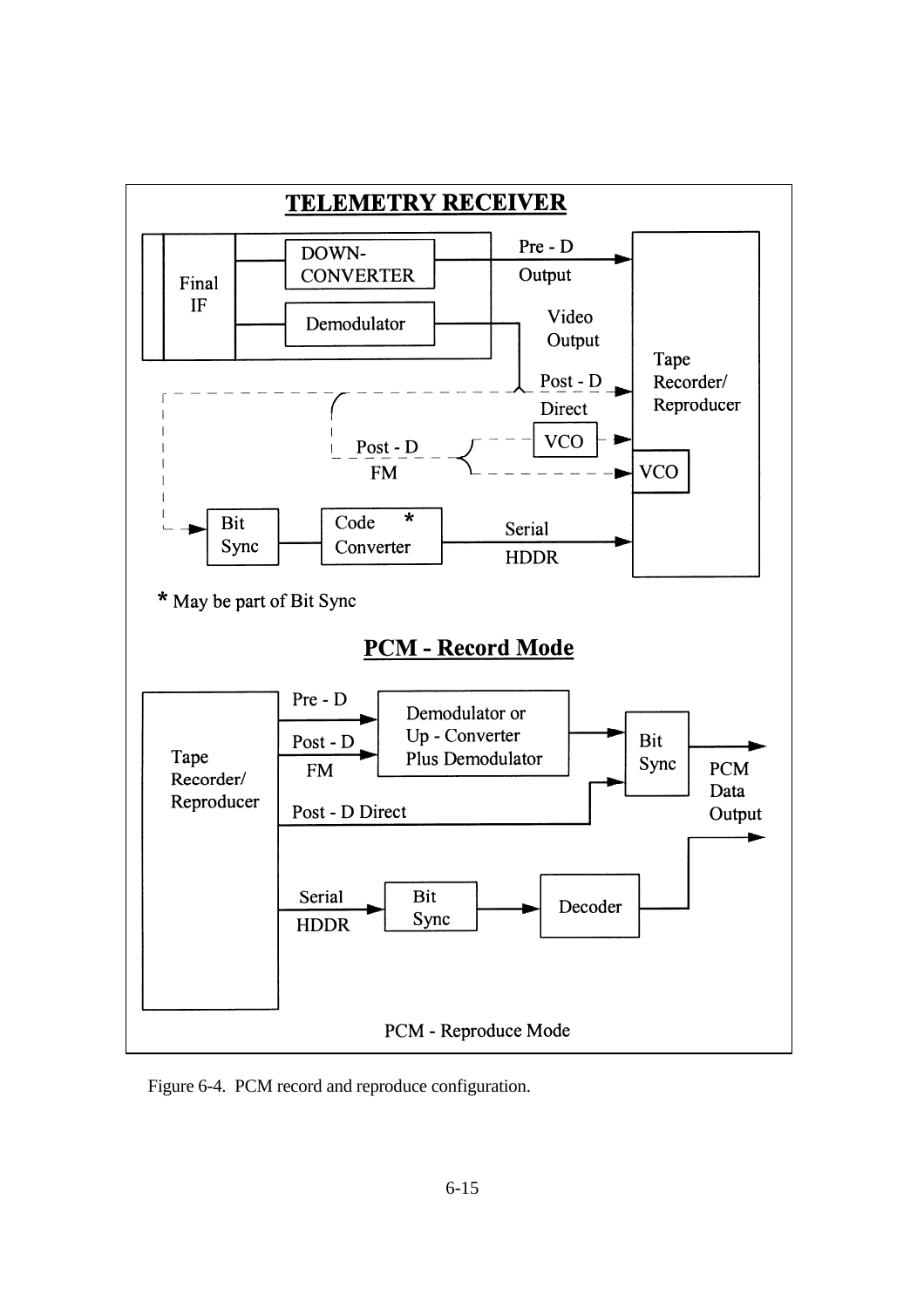6.4.2 Track Numbering. The tracks on a tape are numbered consecutively from track 1 through track n with track 1 located nearest the tape reference edge as shown in figure 6-1.

6.4.3 Data Spacing. For interlaced formats, the spacing on tape between simultaneous events on odd and even tracks is nominally 38.1 mm (1.5 in.) (see paragraph 6.4.4.1).

6.4.4 Head Placement. The standard technique for wide band and 28-track double density is to interlace the heads, both the record and the reproduce, and to provide alternate tracks in separate heads. Thus, to record on all tracks of a standard width tape, two interlaced record heads are used; to reproduce all tracks of a standard width tape, two interlaced reproduce heads are used. For 14-track double density, the standard technique uses one in-line record head and one in-line reproduce head.

6.4.4.1 Head Placement, Interlaced. Two heads comprise the record-head pair or the reproducehead pair. Mounting of either head pair is done in such a manner that the center lines drawn through the head gaps are parallel and spaced  $38.10 \text{ mm } \pm 0.05$  (1.500 in.  $\pm 0.002$ ) apart, as shown in tables 6-2 and 6-4, for systems that include head azimuth adjustment. The dimension between gap centerlines includes the maximum azimuth adjustment required to meet system performance requirements. For systems with fixed heads, that is, heads without an azimuth adjustment, the spacing between gap center lines shall be  $38.10 \text{ mm } \pm 0.03$  (1.500 in.  $\pm 0.001$ ) (see figure 6-2).

6.4.4.2 Head Identification and Location. A head segment is numbered to correspond to the track number that segment records or reproduces. Tracks 1, 3, 5, ... are referred to as the "odd" head segments. Tracks 2, 4, 6,  $\ldots$  are referred to as the even head segments. For interlaced heads, the head containing the odd numbered segments (odd head) is the first head in a pair.of heads (record or reproduce) over which an element of tape passes when moving in the forward record or reproduce direction (see figure 6-2).

6.4.4.3 In-Line Head Placement. An in-line head shall occupy the position of head number 1 in an interlaced system.

6.4.4.4 Head Segment Location. Any head segment within a head shall be located within  $\pm 0.05$  $mm (\pm 0.002 \text{ in.})$  of the nominal (dimension from table without tolerances) position required to match the track location as shown in figure 6-1 and tables 6-2 through 6-4.

# **6.5 Head and Head Segment Mechanical Parameters**

 The following subparagraphs describe the mechanical parameters of the head and head segments.

6.5.1 Gap Scatter. Gap scatter shall be 0.005 mm (0.0002 in.) or less for 25.4 mm (1 in.) tape (see figure 6-3 and subparagraph 4.1, appendix D).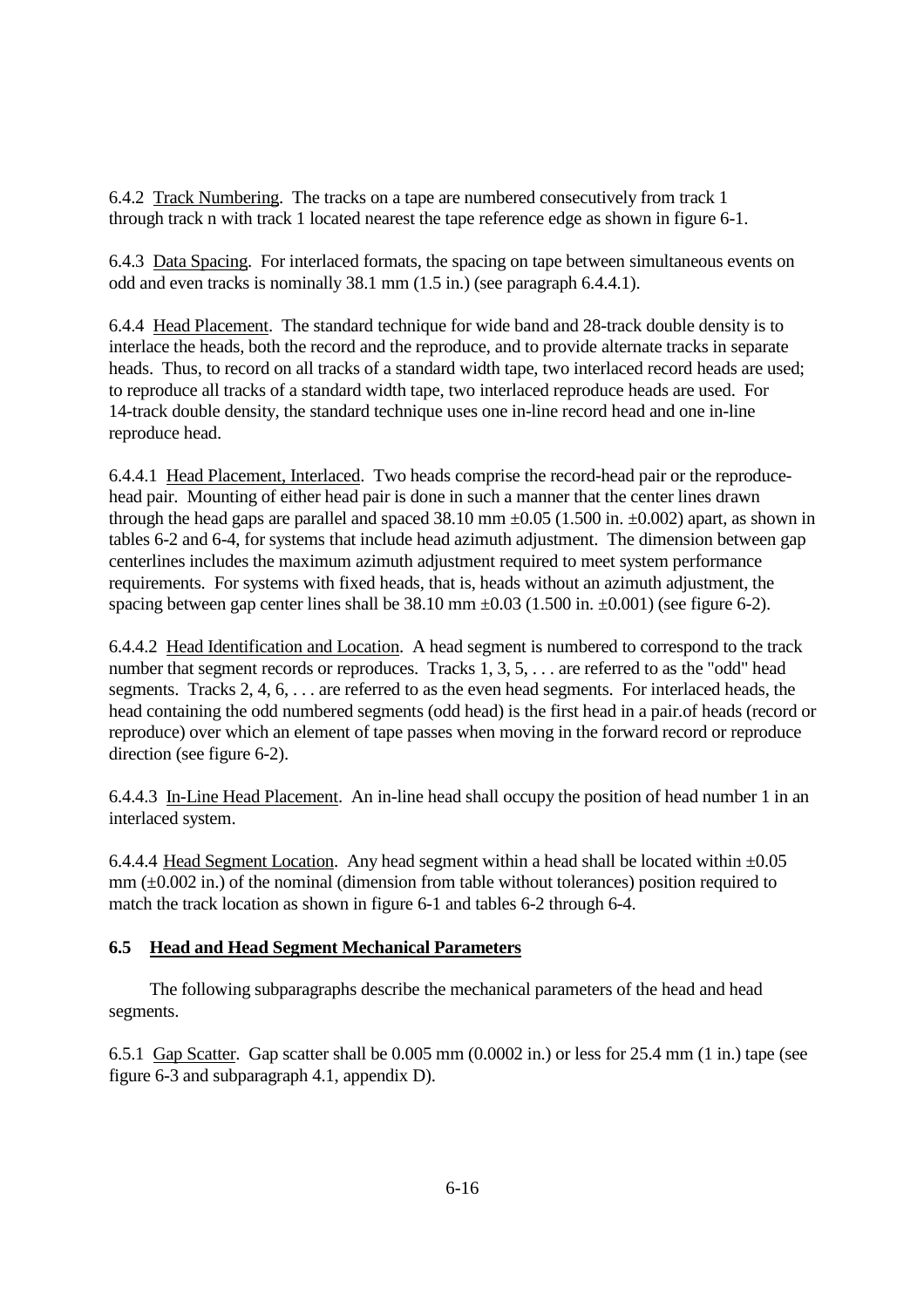6.5.2 Head Segment Gap Azimuth Alignment. The head segment gap azimuth shall be perpendicular to the head reference plane to within  $\pm 0.29$  mrad ( $\pm 1$  minute of arc).

6.5.3 Head Tilt. The plane tangent to the front surface of the head at the center line of the head segment gaps shall be perpendicular to the head reference plane within  $\pm 0.29$  mrad ( $\pm 1$  minute of arc) for wide band and double density recorders (see figure 6-3).

6.5.4 Record-Head Segment Gap Parameters. The parameters for the length and azimuth alignment are described in the following subparagraphs.

6.5.4.1 Record-Head Segment Gap Length. The record gap length (the perpendicular dimension from the leading edge to the trailing edge of the gap) shall be 2.16  $\mu$ m  $\pm$ 0.5 (85 microinch  $\pm$ 20) for wide band recorders and 0.89  $\mu$ m  $\pm$ 0.12 (35 microinch  $\pm$ 5) for double density recorders (see figure 6-3 and paragraph 6.0, appendix D).

6.5.4.2 Record-Head Stack Gap Azimuth Alignment. The record-head stack azimuth shall be perpendicular to the head reference surface to within  $\pm 0.29$  mrad ( $\pm 1$  minute of arc). See paragraph 1.2, volume III, RCC document 118 for suggested test procedure.

6.5.4.3 Reproduce-Head Segment Gap Azimuth Alignment. The reproduce-head segment azimuth alignment shall match that of the record-head segment as indicated by reproducing an UBE frequency signal on a selected track and setting the reproduce head azimuth for the maximum output. At this azimuth setting, the output of any other track in the reproduce head shall be within 2 dB of the output at its own optimum azimuth setting (see paragraph 1.3, volume III, RCC document 118).

# **6.6 Head Polarity**

 See chapter 1, volume III, RCC document 118 and subparagraph 4.2, appendix D of this document for additional information.

6.6.1 Record-Head Segment. Each record-head winding shall be connected to its respective amplifier in such a manner that a positive going pulse referenced to system ground at the record amplifier input will result in the generation of a specific magnetic pattern on a segment of tape passing the record head in the normal direction of tape motion. The resulting magnetic pattern shall consist of a polarity sequence of south-north-north-south.

6.6.2 Reproduce-Head Segment. Each reproduce-head segment winding shall be connected to its respective amplifier in such a manner that an area of a tape track exhibiting a south-north-north-south magnetic pattern will produce a positive going pulse with respect to system ground at the output of the reproducer amplifier.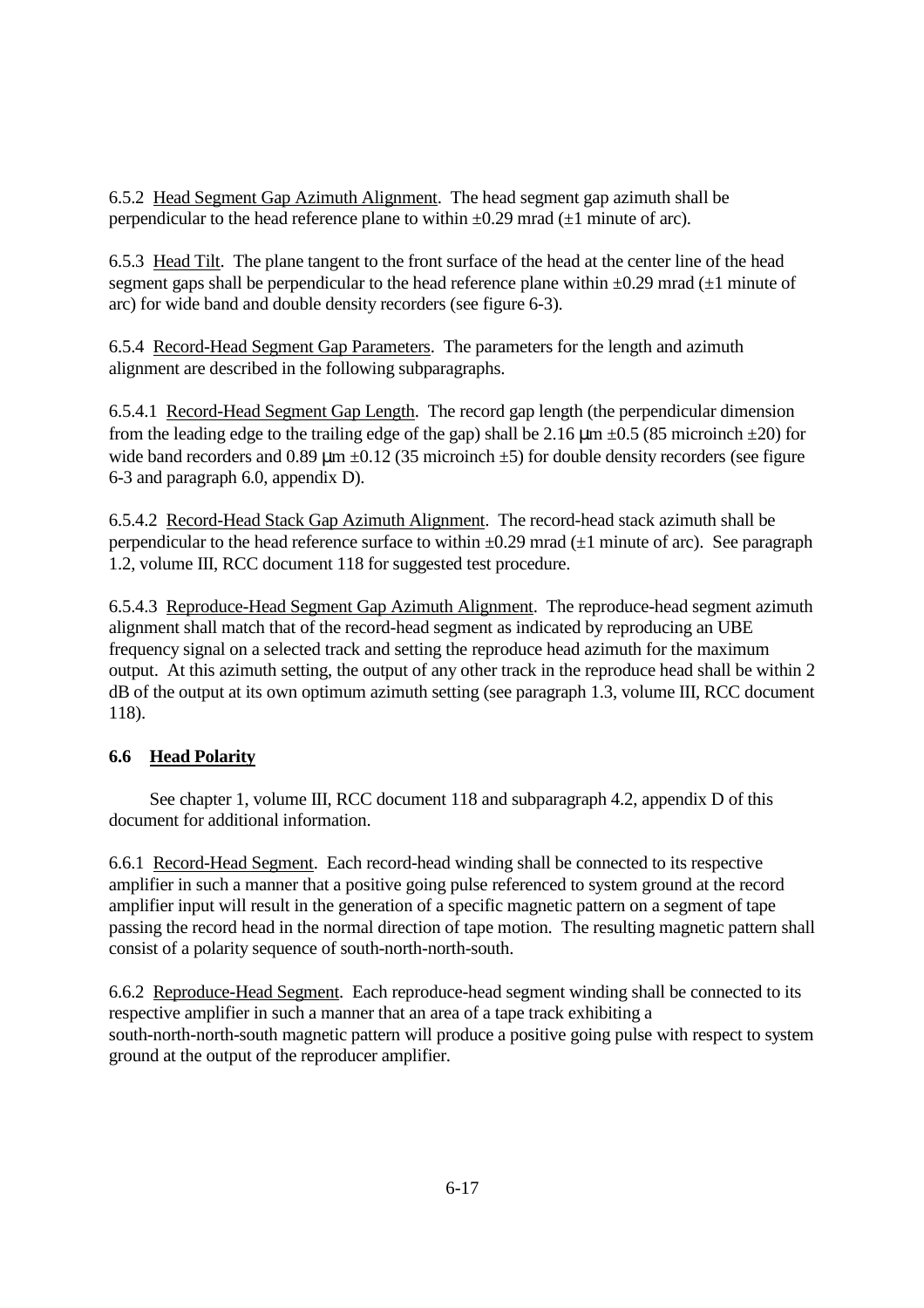# **6.7 Magnetic Tape and Reel Characteristics**

 Magnetic tape and reel characteristics are specified in chapter 7. It is recommended that all recorder and reproducer systems at a particular range be calibrated for operational use against a reference tape of the type used by the range for each bandwidth class of recorder and reproducer system. Additional supplementary procurement specifications may be required to meet a particular operational requirement of the ranges.

6.7.1 Tape Width. The standard nominal tape width is 25.4 mm (1 in.) (see table 7-1, Tape Dimensions).

6.7.2 Tape Guiding. The tape guidance system restricts the tape angular motion to  $\pm 0.15$  mrad (±30 seconds of arc) as measured by the interchannel time displacement error (ITDE) of outer tracks on the same head stack. Make sure the guidance system does not damage the tape.

#### **6.8 Direct Record and Reproduce Systems**

 Direct recording is a method of recording information signals on magnetic tape using high-frequency ac bias recording (see paragraph 6.2, Definitions). Two classes of systems, wide band and double density, are included in these standards (see table 6-1).

6.8.1 Direct Record Parameters. The following subparagraphs describe the direct record parameters.

6.8.1.1 The input impedance for wide band and double density recorders shall be 75 ohms nominal across the specified band.

6.8.1.2 Input gain adjustment shall be provided to permit sine-wave signals of 0.35 to 3.5 V rms to be adjusted to produce standard record level.

6.8.1.3 Ideally, the recorded flux level on tape versus frequency should be constant. To approach this ideal, the record amplifier transfer characteristic is basically a constant current versus frequency with a superimposed compensation characteristic to correct only for loss of recording efficiency with frequency. Results of the test described in paragraph 4.8, volume III, RCC document 118, with the output amplitude at the 2 percent upper band edge (UBE) frequency used as the 0 dB reference, shall be no greater than the following:

| Percent of UBE Frequency | dB Difference |
|--------------------------|---------------|
| 10                       | 0.5           |
| 50                       | 1.0           |
| 80                       | 1.6           |
| 100                      | 20            |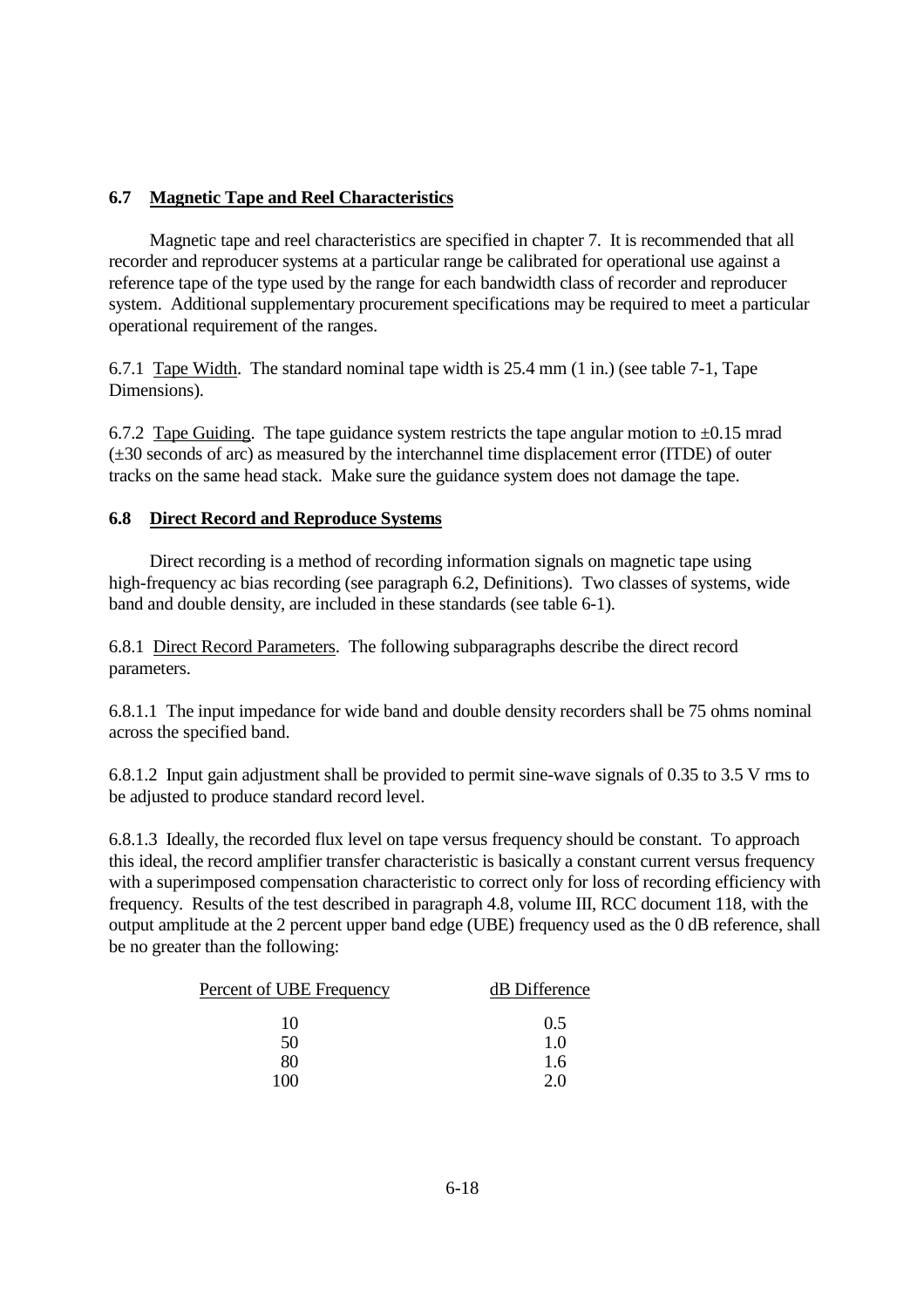6.8.1.4 Record bias setting information is contained in table 6-1. The bias frequency shall be greater than 3.5 times the highest direct record frequency for which the recorder and reproducer system is designed (see appendix D).

6.8.2 Standard Record Level. The standard record level for direct record systems is the input level of the record level set frequency, which produces an output signal containing 1 percent third harmonic distortion. The conditions necessary to establish the standard record level include appropriate selection of the sinusoidal reference frequency (record level set frequency) as indicated in table 6-1 and proper reproduce amplifier termination as defined in figure 4-2, volume III, RCC document 118. A

1 percent third harmonic distortion content is achieved when the level of the third harmonic of the record level set frequency is 40 dB  $\pm$ 1 below the level of a sinusoidal signal of 30 percent of UBE frequency which is recorded at the standard record level (see paragraph 5.0, appendix D for information regarding standard test and operating practices).

6.8.3 Reproduce Parameters. The following subparagraphs describe the reproduce parameters.

6.8.3.1 For wide band and double density recorders, the output impedance shall be 75 ohms nominal across the specified passband.

6.8.3.2 When reproducing a signal at the record level set frequency (recorded at the standard record level), the output level shall be a minimum of 1 V rms with a third harmonic distortion of 1 percent and a maximum second harmonic distortion of 0.5 percent when measured across a resistive load of 75 ohms. Lack of proper output termination will not cause the reproduce amplifier to oscillate.

6.8.4 Tape Speed and Flutter Compensation. The average or long-term tape speed must be the same during record and reproduce to avoid frequency offsets, which may result in erroneous data. To minimize this problem, a reference signal may be applied to the tape during record and the signal used to servo-control the tape speed upon reproduce. However, because servo-control systems have limited correction capabilities and to minimize the amount of equipment required at the ranges, tape speeds and servo-control signals shall conform to the following standards.

6.8.4.1 The effective tape speed throughout the reel or any portion of the reel (in absence of tape-derived servo-speed control) shall be within ±0.2 percent of the standard speed as measured by the procedures described in chapter 2, volume III, RCC document 118.

6.8.4.2 Sinusoidal or square wave speed-control signals are recorded on the tape for the purpose of servo-control of tape speed during playback. The operating level for speed-control signals shall be 10 dB ±5 below standard record level when mixed with other signals or standard record level when recorded on a separate track.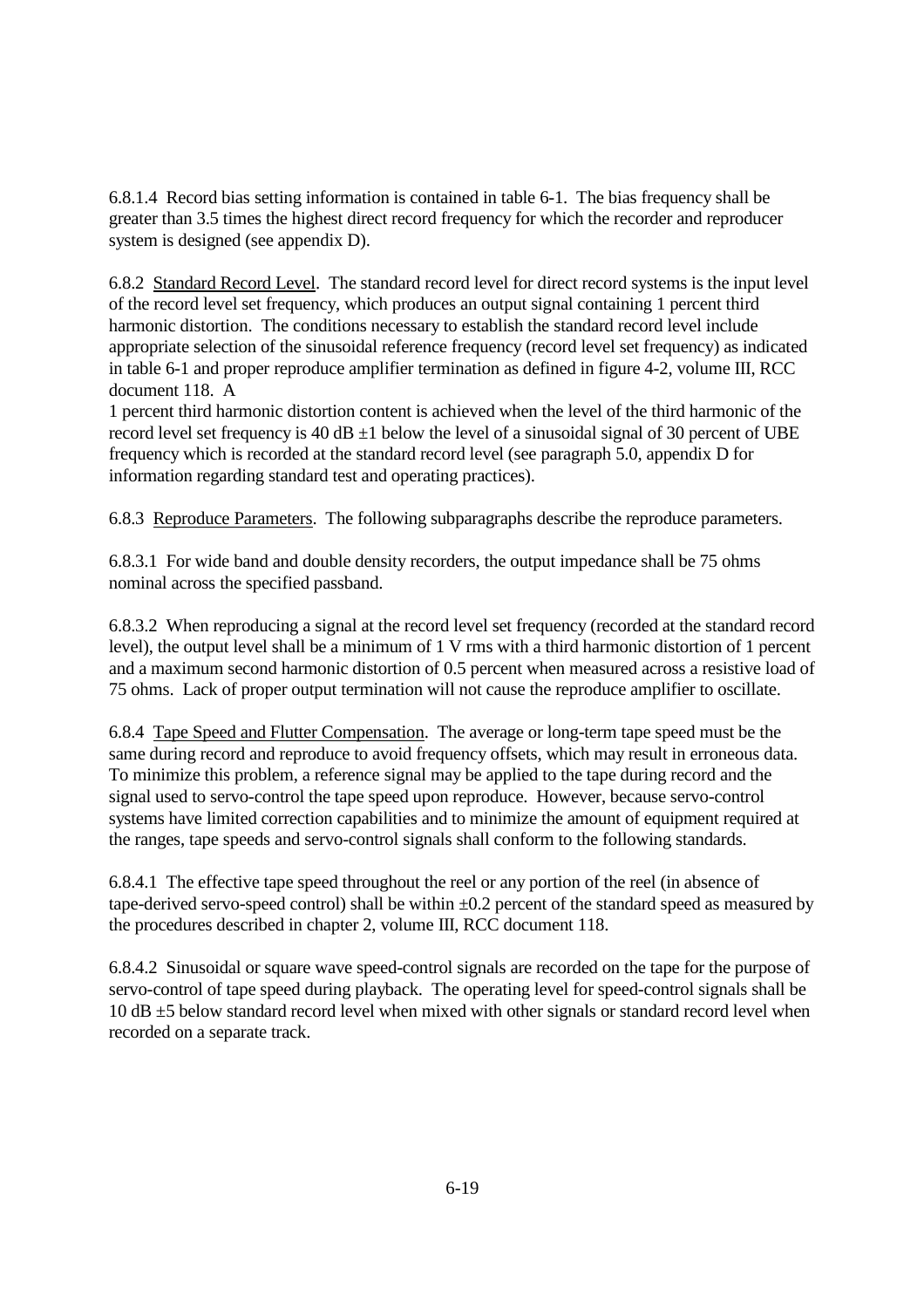6.8.4.3 The constant-amplitude speed-control signal shall be used on a separate track for optimum servo-speed correction. The speed-control signal may be mixed with other signals if recording requirements so demand and system performance permits. Mixing of the speed-control signal with certain types of signals may degrade system performance for tapes which are to be reproduced on tape transports with low time-base error capstan drive systems (refer to manufacturer). Table 6-5 lists speed-control signal frequencies. The speed-control signal may also be used as a flutter correction signal.

6.8.4.4 Signals to be used for discriminator flutter correction systems are listed in tables 3-3 and 6-5. See subparagraph 6.8.4.3 and table 3-3 for restrictions on use of flutter correction signals.

# **6.9 Timing, Predetection, and Tape Signature Recording**

-

 Described in the following subparagraphs are timing signal, predetection, and tape signature recording.

6.9.1 Timing Signal Recording. Modulated-carrier, time-code signals (IRIG A, IRIG B and IRIG G) are widely used and other formats are available. When recording IRIG B time-code signals, care must be taken to ensure that low-frequency response to 100 Hz is provided. The direct record, low frequency cutoff of most wide band recorders is 400 to 800 Hz. For these systems, IRIG B time code signals should be recorded on an FM track or on an FM subcarrier. The widest bandwidth subcarrier available should be employed to minimize time delay<sup>1</sup>. For double density systems, all time code signals should be recorded on an FM track or an FM subcarrier.

6.9.2 Predetection Recording. Predetection signals have been translated in frequency but not demodulated. These signals will be recorded by direct (high frequency bias) recording. Parameters for these signals are in table 6-6.

6.9.3 Tape Signature Recording. For data processing using wide band and double-density recorders and reproducers, a tape signature recorded before or after the data, or both before and after the data, provides a method of adjusting the reproducer head azimuth and reproduce equalization. A means is also provided for verifying the proper operation of equipment such as playback receivers and bit synchronizers used to retrieve the recorded data.

<sup>&</sup>lt;sup>1</sup>Timing code formats are found in IRIG standard 200-89, Time Code Formats and IRIG standard 205-87, Parallel Binary and Parallel Binary Coded Decimal Time Code Formats.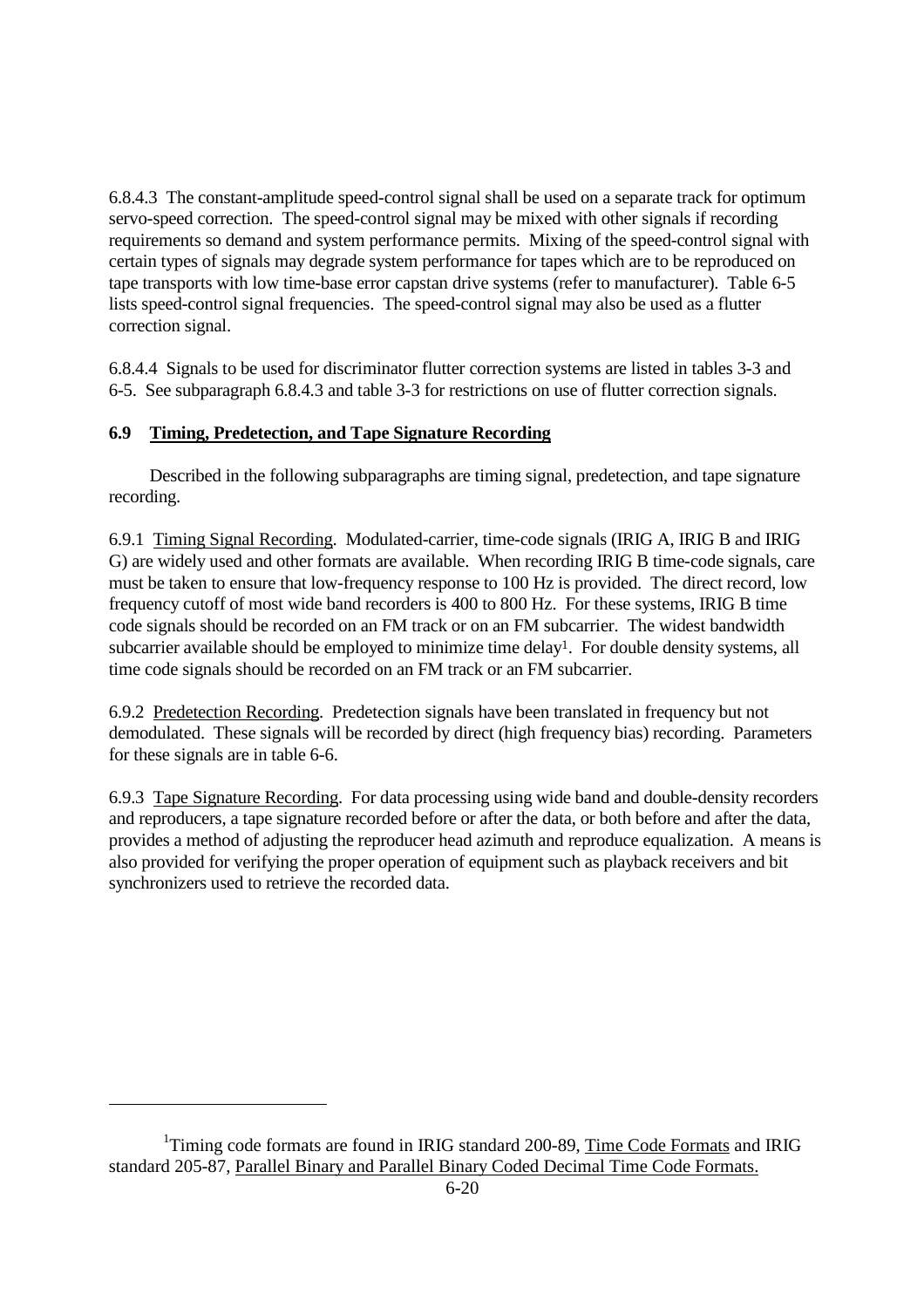|                    |                       | TABLE 6-5. CONSTANT-AMPLITUDE SPEED-CONTROL SIGNALS <sup>1</sup> |                               |      |              |
|--------------------|-----------------------|------------------------------------------------------------------|-------------------------------|------|--------------|
| Tape Speed<br>mm/s | ips                   |                                                                  | Frequency <sup>2</sup><br>kHz |      |              |
| 6096               | (240)                 | 400                                                              | $\pm 0.01\%$                  | 800  | $\pm 0.01\%$ |
| 3048               | (120)                 | <b>200</b>                                                       | $\pm 0.01\%$                  | 400  | $\pm 0.01\%$ |
| 1524               | (60)                  | 100                                                              | $\pm 0.01\%$                  | 200  | $\pm 0.01\%$ |
| 762                | (30)<br>$\lambda$     | 50                                                               | $\pm 0.01\%$                  | 100  | $\pm 0.01\%$ |
| 381                | (15)<br>$\rightarrow$ | 25                                                               | $\pm 0.01\%$                  | 50   | $\pm 0.01\%$ |
| 190.5              | $7-1/2)$              | 12.5                                                             | $\pm 0.01\%$                  | 25   | $\pm 0.01\%$ |
| 95.5               | $3-3/4$ )             | 6.5                                                              | $\pm 0.01\%$                  | 12.5 | $\pm 0.01\%$ |
| 47.6               | $1 - 7/8$             | 3.125                                                            | $\pm 0.01\%$                  | 6.25 | $\pm 0.01\%$ |

 Caution should be used when multiplexing other signals with the speed-control signal. In the vicinity of the frequency of the speed-control signal (fsc  $\pm 10$  percent), the level of individual extraneous signals including spurious, harmonics, and noise must be 40 dB or more below the level of the speed-control signal. A better procedure is to leave one octave on either side of the speed-control signal free of other signals.

 $\frac{1}{2}$  ,  $\frac{1}{2}$  ,  $\frac{1}{2}$  ,  $\frac{1}{2}$  ,  $\frac{1}{2}$  ,  $\frac{1}{2}$  ,  $\frac{1}{2}$  ,  $\frac{1}{2}$  ,  $\frac{1}{2}$  ,  $\frac{1}{2}$  ,  $\frac{1}{2}$  ,  $\frac{1}{2}$  ,  $\frac{1}{2}$  ,  $\frac{1}{2}$  ,  $\frac{1}{2}$  ,  $\frac{1}{2}$  ,  $\frac{1}{2}$  ,  $\frac{1}{2}$  ,  $\frac{1$ 

**NOTE**

 $\mathsf T$ 

 $1$ May also serve as discriminator flutter-correction reference signal (see table 3-3).

 $2$ Either set of speed-control signals may be used primarily with wideband systems, but only the higher set of frequencies is recommended for double density systems. When interchanging tapes, care should be taken to ensure that the recorded speed-control signal is compatible with the reproduce system's speed-control electronics.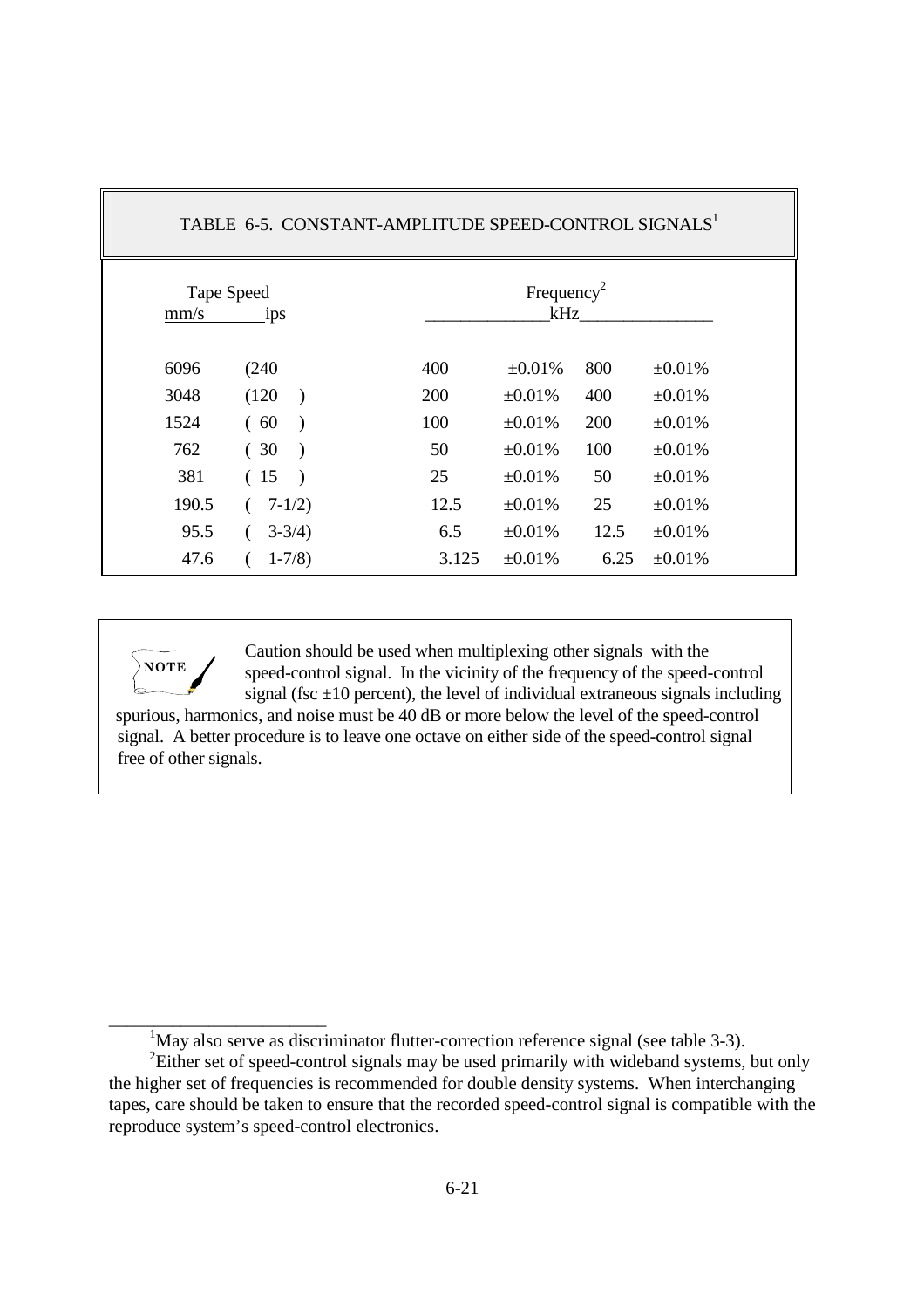| TABLE 6-6. PREDETECTION CARRIER PARAMETERS |            |                |                        |                                             |      |  |  |
|--------------------------------------------|------------|----------------|------------------------|---------------------------------------------|------|--|--|
|                                            |            |                |                        | <b>Predetection Carrier</b>                 |      |  |  |
|                                            | Tape Speed |                |                        | Center Frequency <sup><math>12</math></sup> |      |  |  |
| mm/s                                       | (ips)      | mm/s           | (ips)                  | kHz                                         |      |  |  |
| <b>Wide Band</b>                           |            | Double Density |                        | A                                           | B    |  |  |
| 6096                                       | (240)      | 3048.0         | (120)<br>$\rightarrow$ | 1800                                        | 2400 |  |  |
| 3048                                       | (120)      | 1524.0         | (60)                   | 900                                         | 1200 |  |  |
| 1524                                       | (60)       | 762.0          | (30)<br>$\rightarrow$  | 450.0                                       | 600  |  |  |
| 762                                        | (30)       | 381.0          | (15)                   | 225.0                                       | 300  |  |  |
| 381                                        | (15)       | 109.5          | 7.5)                   | 112.5                                       | 150  |  |  |

 A pulse code modulation (PCM) signature is recommended where primarily PCM data is recorded. A swept-frequency or white-noise signature may be used for other data such as frequency division multiplexing (FDM) or wide band FM. The procedures for recording and using these signatures are given in paragraph 7.0, appendix D. A recommended preamble/postamble signal for recorder/reproducer alignment is included in paragraph 6.12.

## **6.10 FM Record Systems**

1

 For these FM record systems, the input signal modulates a voltage- controlled oscillator, and the output is delivered to the recording head. High frequency bias may be used but is not required. These standards shall apply.

6.10.1 Tape and Reel Characteristics. Paragraph 7.1 and all related subparagraphs shall apply.

6.10.2 Tape Speeds and Corresponding FM Carrier Frequencies. See table 6-7

6.10.3 FM Record/Reproduce Parameters. See table 6-7. Figure 6-7. ADARIO block format.

<sup>&</sup>lt;sup>1</sup> The predetection record/playback passband is the carrier center frequency  $\pm 66.7$  percent.

 $2^2$  Use center frequencies in column B when data bandwidth exceeds the capabilities of those in column A.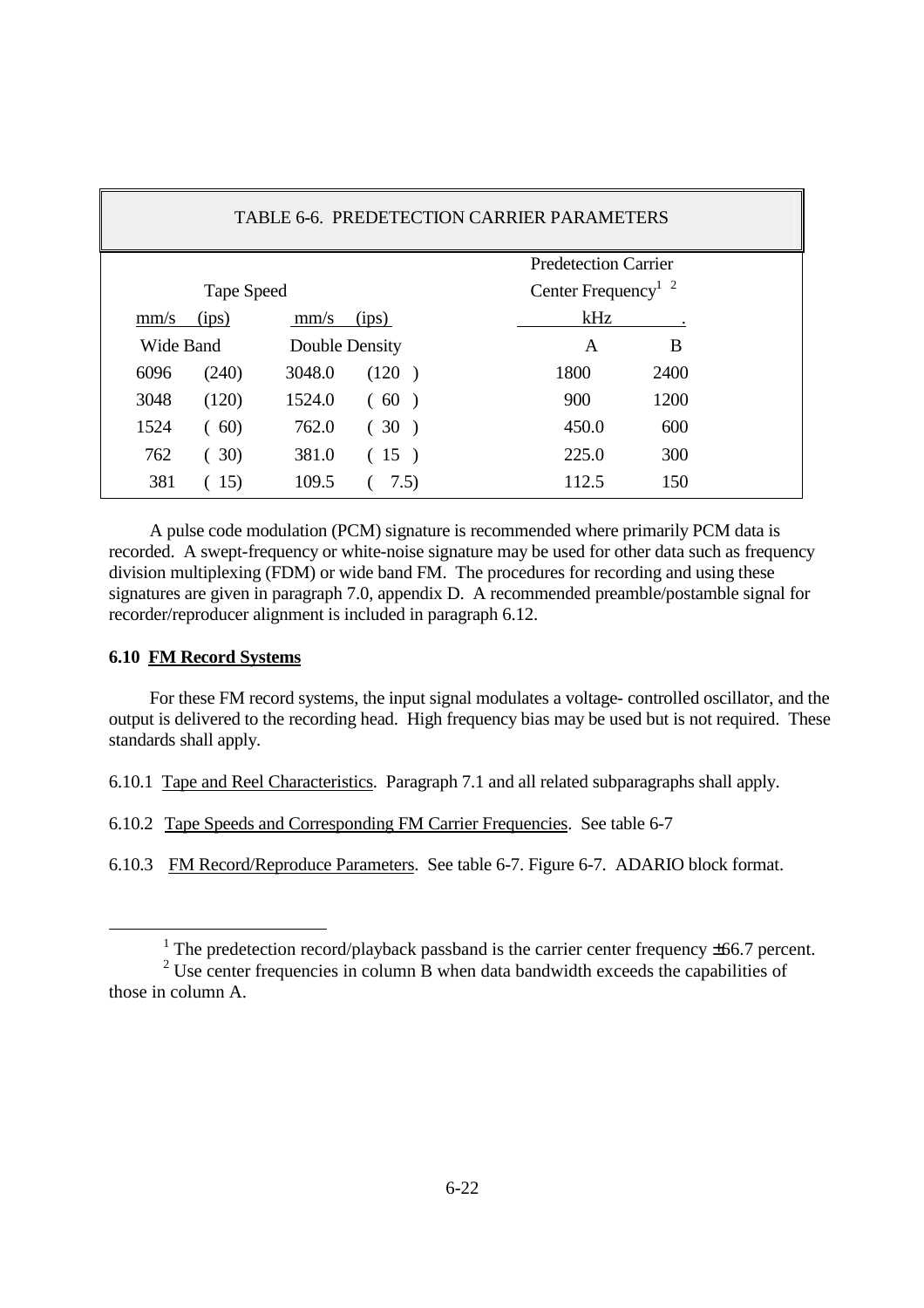|                |                     |                     |                |           | Carrier                       |              |                   |                    |
|----------------|---------------------|---------------------|----------------|-----------|-------------------------------|--------------|-------------------|--------------------|
|                |                     | Tape Speed          |                | Carrier   | Deviation Limits <sup>1</sup> |              |                   |                    |
|                |                     | $\text{mm/s}$ (ips) |                | Center    | Plus                          | <b>Minus</b> | Modulation        | Response           |
|                |                     |                     |                | Frequency | Deviation                     | Deviation    | Frequency         | <b>Band Limits</b> |
|                |                     | <b>Wide Band FM</b> |                | kHz       | kHz                           | kHz          | kHz               | dB <sup>2</sup>    |
|                |                     | Group I             |                |           |                               |              |                   |                    |
|                |                     | 47.6                | $1-7/8$ )      | 6.750     | 9.450                         | 4.050        | dc to $1.250$     | $\pm 1$            |
|                |                     | 95.2                | $3-3/4$ )      | 13.500    | 18.900                        | 8.100        | $dc$ to $2.500$   | $\pm 1$            |
|                |                     | 190.5               | $7-1/2)$       | 27.000    | 37.800                        | 16.200       | dc to $5.000$     | $\pm 1$            |
|                |                     | 381.0               | (15            | 54.000    | 75.600                        | 32.400       | dc to 10.000      | $\pm 1$            |
|                |                     | 762.0               | 30             | 108.000   | 151.200                       | 64.800       | de to $20.000$    | $\pm 1$            |
|                |                     | 1524.0              | (60)           | 216.000   | 302.400                       | 129.600      | dc to 40.000      | $\pm 1$            |
|                |                     | 3048.0              | (120)          | 432.000   | 604.800                       | 259.200      | $\,$ dc to 80.000 | $\pm 1$            |
| Double Density |                     | Wide Band FM        |                |           |                               |              |                   |                    |
|                |                     | Group $II$          |                |           |                               |              |                   |                    |
|                |                     | 47.6                | $(1-7/8)$      | 14.062    | 18.281                        | 9.844        | 7.810<br>dc to    | $\pm 1, -3$        |
|                |                     | 95.2                | $(3-3/4)$      | 28.125    | 36.562                        | 19.688       | 15.620<br>dc to   | $\pm 1, -3$        |
| 95.2           | $3-3/4$ )           | 190.5               | $7-1/2$        | 56.250    | 73.125                        | 39.375       | 31.250<br>dc to   | $±1, -3$           |
| 190.5          | $7-1/2$             | 381.0               | $\frac{15}{2}$ | 112.500   | 146.250                       | 78.750       | 62.500<br>dc to   | $\pm 1, -3$        |
| 381.0          | 15<br>$\rightarrow$ | 762.0               | $30^{\circ}$   | 225.000   | 292.500                       | 157.500      | 125.000<br>dc to  | $\pm 1, -3$        |
| 762.0          | 30                  | 1524.0              | (60)           | 450.000   | 585.000                       | 315.000      | 250.000<br>dc to  | $\pm 1, -3$        |
| 1524.0         | 60                  | 3048.0              | (120)          | 900.000   | 1170.000                      | 630.000      | dc to 500.000     | $\pm 1, -3$        |
| 3048.0         | (120)               | 6096.0              | (240)          | 1800.000  | 2340.000                      | 1260.000     | dc to 1000.000    | $\pm 1, -3$        |
|                |                     |                     |                |           |                               |              |                   |                    |

# TABLE 6-7. WIDE BAND AND DOUBLE DENSITY FM RECORD PARAMETERS

 $^1$ Input voltage levels per subparagraph 6.4.1.<br><sup>2</sup>Frequency response referred to 1-kHz output for FM channels 13.5 kHz and above, and 100 Hz for channels below 13.5 kHz.

6-23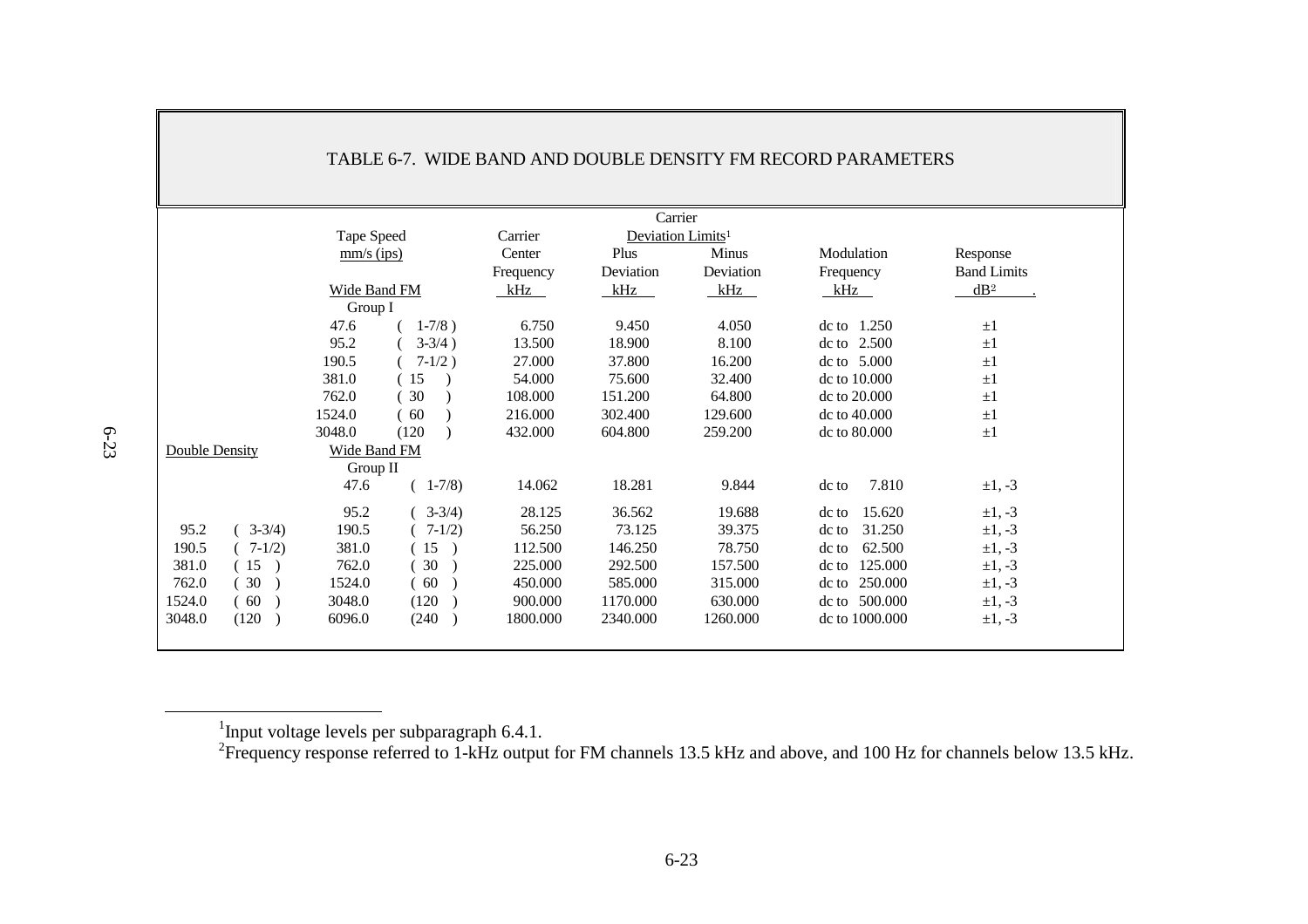6.10.4 Speed Control and Compensation. Subparagraph 6.8.4 shall apply. Note that a separate track is always required for speed control and flutter compensation signals with a single-carrier FM system.

6.10.5 FM Record Parameters. For FM record systems, an input voltage of 1 to 10 V peak-to-peak shall be adjustable to produce full frequency deviation.

6.10.5.1 Deviation Direction. Increasing positive voltage gives increasing frequency. Predetection recorded tapes may be recorded with reverse deviation direction because of the frequency translation techniques employed.

6.10.6 FM Reproduce Systems. Output levels are for signals recorded at full deviation. In wide band and double density FM systems, the output is  $2 \text{ V}$  peak-to-peak minimum across a load impedance of 75 ohms  $\pm 10$  percent. Increasing input frequency gives a positive going output voltage.

## **6.11 PCM Recording**

 The PCM signals may be successfully recorded using several different methods. Methods included in these standards are predetection recording, post-detection recording, and serial high-density digital recording (HDDR). Parallel HDDR methods are not included.

6.11.1 Predetection PCM Recording. This method employs direct recording of the signal obtained by heterodyning the receiver IF signal to one of the center frequencies listed in table 6-6 without demodulating the serial PCM signal (see figure 6-4). The maximum recommended bit rate for predetection recording of NRZ data is equal to the predetection carrier frequency, for example, 900 kb/s for a 900 kHz predetection carrier. The maximum recommended bit rate for predetection recording of bi-phase (Biφ) data is equal to one-half the predetection carrier frequency. For bit rates greater than one-half the maximum recommended rates, the preferred method of detection is to convert the signal to a higher frequency before demodulation.

6.11.2 Post-Detection PCM Recording. The serial PCM signal (plus noise) at the video output of the receiver demodulator is recorded by direct or wide band FM recording methods without first converting the PCM signal to bi-level form (see figure 6-4). Table 6-8 lists maximum bit rates versus tape speed for these recording methods. The minimum recommended reproduce bit rates are 10 kb/s for post-detection direct Biφ and 10 bits per second for post-detection FM (see paragraph 4.2.2.3).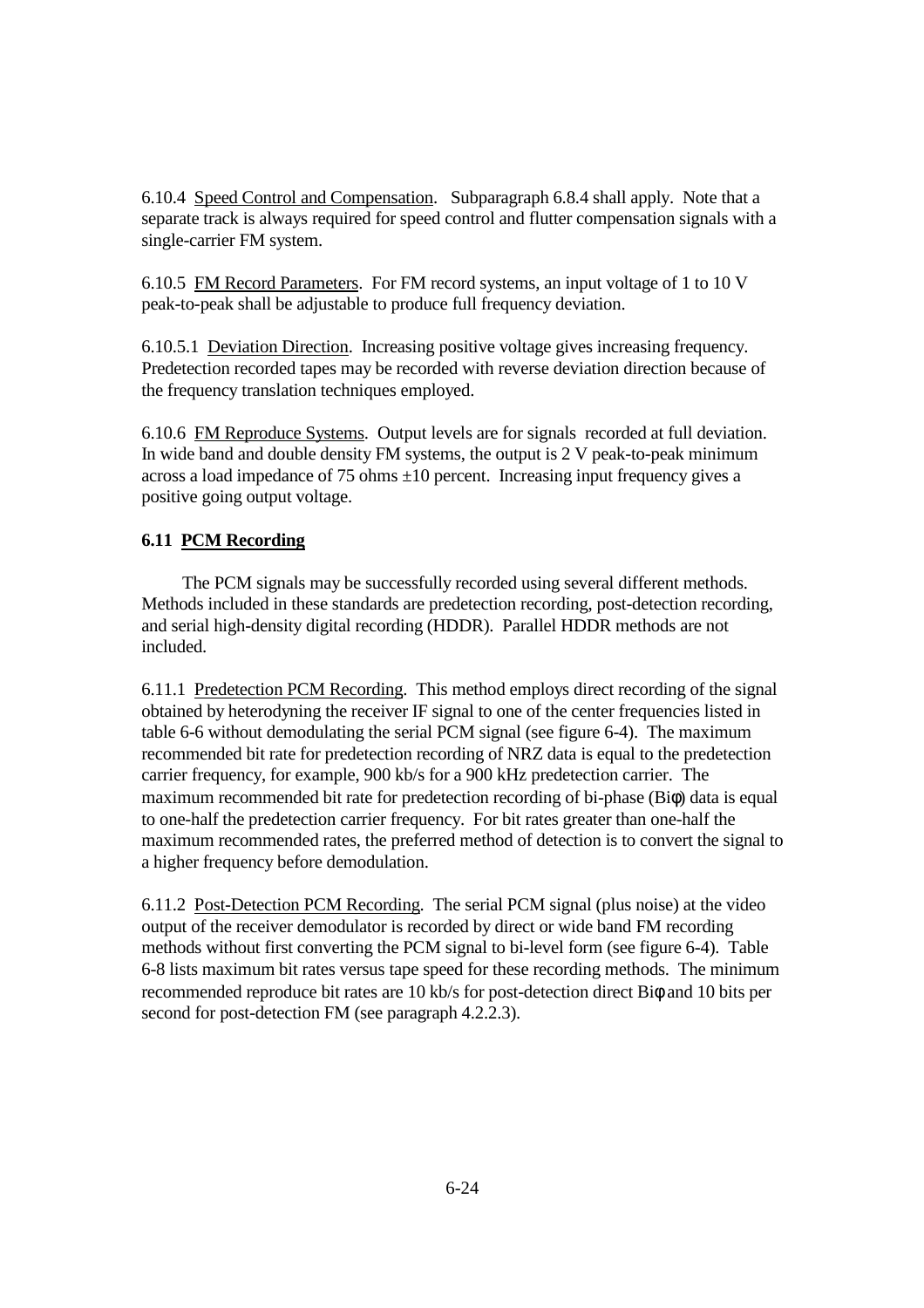|        | TABLE 6-8. MAXIMUM RECOMMENDED BIT RATES, POST-<br>DETECTION RECORDING <sup>1</sup> |              |                           |                            |     |                            |  |  |
|--------|-------------------------------------------------------------------------------------|--------------|---------------------------|----------------------------|-----|----------------------------|--|--|
|        |                                                                                     |              |                           | Post-D                     |     |                            |  |  |
|        | Tape Speed                                                                          |              |                           | Direct                     |     | Post-FM                    |  |  |
| m/s    | (ips)                                                                               | $mm/s$ (ips) |                           | $\overline{Bi\phi}$ (kb/s) |     | $Bi\phi$ (kb/s) NRZ (kb/s) |  |  |
|        | Wide Band Double Density                                                            |              |                           |                            |     |                            |  |  |
| 6096.0 | (240)<br>$\rightarrow$                                                              | 3048.0       | (120)                     | 1800                       | 900 | 1800                       |  |  |
| 3048.0 | (120)<br>$\rightarrow$                                                              | 1524.0       | 60<br>€.<br>$\rightarrow$ | 900                        | 450 | 900                        |  |  |
| 1524.0 | (60)<br>$\rightarrow$                                                               | 762.0        | (30)<br>$\rightarrow$     | 450                        | 225 | 450                        |  |  |
| 762.0  | (30)                                                                                | 381.0        | (15)<br>$\rightarrow$     | 225                        | 112 | 225                        |  |  |
| 381.0  | (15<br>$\rightarrow$                                                                | 190.5        | $7-1/2$<br>(              | 112                        | 56  | 112                        |  |  |
| 190.0  | $(7-1/2)$                                                                           | 95.2         | $3-3/4$ )                 | 56                         | 28  | 56                         |  |  |
| 95.2   | $3-3/4$ )<br>(                                                                      |              |                           | 28                         | 14  | 28                         |  |  |
| 47.6   | $1 - 7/8$                                                                           |              |                           | 14                         | 7   | 14                         |  |  |

6.11.3 Serial High-Density Digital Recording. Serial HDDR is a method of recording PCM data on a magnetic tape which involves applying the data to one track of the recorder as a bi-level signal.

6.11.4 This paragraph deals with standards for direct recording of PCM telemetry data using a wide band analog instrumentation recorder or reproducer system. Direct recording is described in paragraph 6.8. The recommended PCM codes, maximum bit rates, record and reproduce parameters, and the magnetic tape requirements are also described.

6.11.4.1 PCM Codes. The recommended codes for serial high-density PCM recording are bi-phase level (Biφ-L) and randomized non return to zero-level (RNRZ-L). The maximum recommended bit packing densities (for wide band recording) re 590 b/mm (15 kb/in.) for Biφ-L and 980 b/mm (25 kb/in.) for RNRZ-L. Refer to table 6-9 for maximum recommended bit rates versus standard tape speeds. The minimum recommended reproduce bit rates are 5 kb/s for Biφ-L and 200 kb/s for RNRZ-L. Details of the implementation are discussed in paragraph 3.0, appendix D.

-

<sup>&</sup>lt;sup>1</sup> Direct recording of NRZ signals is NOT recommended unless the signal format is carefully designed to eliminate low-frequency components for any data expected.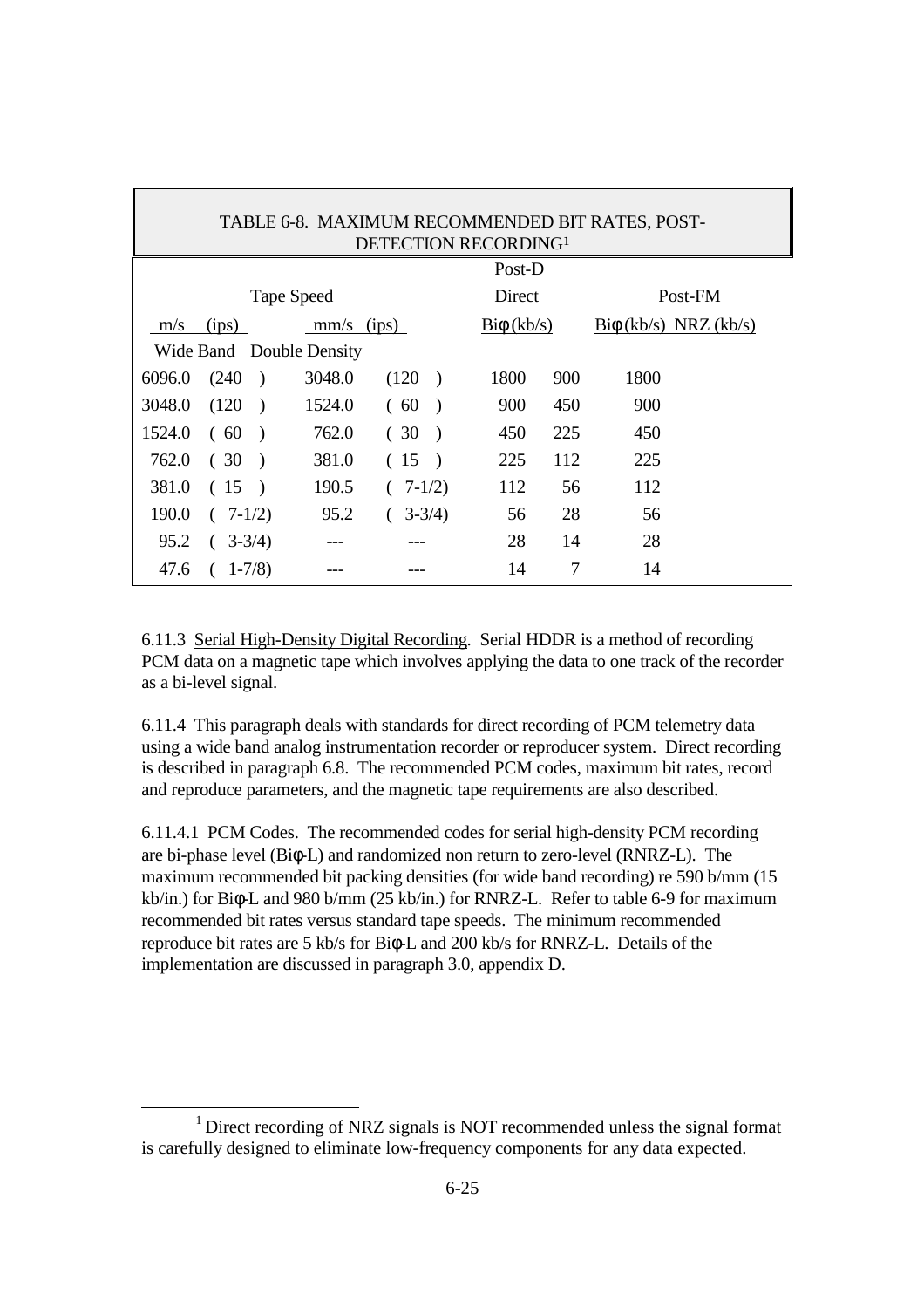| TABLE 6-9. MAXIMUM RECOMMENDED BIT RATES |                          |        |             |                    |                 |  |
|------------------------------------------|--------------------------|--------|-------------|--------------------|-----------------|--|
|                                          | Tape Speed               |        |             |                    |                 |  |
| m/s                                      | (ips)                    | mm/s   | (ips)       | $Bi\phi$ -L (kb/s) | $RNRZ-L$ (kb/s) |  |
|                                          | Wide Band Double Density |        |             |                    |                 |  |
| 6096.0                                   | (240)                    | 3048.0 | (120)       | 3600               | 6000            |  |
| 3048.0                                   | (120)                    | 1524.0 | (60)        | 1800               | 3000            |  |
| 1524.0                                   | (60)                     | 762.0  | (30)        | 900                | 1500            |  |
| 762.0                                    | (30)                     | 381.0  | (15         | 450                | 750             |  |
| 381.0                                    | (15                      | 190.5  | $7-1/2)$    | 225                | 375             |  |
| 190.5                                    | $7-1/2$                  | 95.2   | $3 - 3/4$ ) | 112                | $187^1$         |  |
| 95.2                                     | $3 - 3/4$ )              |        |             | 56                 | 93 <sup>1</sup> |  |
| 47.6                                     | $1 - 7/8$                |        |             | 28                 | 46 <sup>1</sup> |  |
|                                          |                          |        |             |                    |                 |  |

٦

6.11.4.2 Biφ-L Code. The Biφ-L code is recommended for direct recording under the following conditions: the bit rate of the data to be recorded does not exceed the maximum bit rates for Biφ-L (see table 6-9), and the amount of tape required for mission recording by this method is not a severe operational constraint.

6.11.4.3 RNRZ-L Code. The RNRZ-L code is recommended for direct recording under any of the following conditions: the bit rate of the data to be recorded exceeds the maximum recommended bit rates for Biφ-L (see table 6-9) or maximum tape recording time is needed.

6.11.4.3.1 To minimize baseline wander anomalies, RNRZ-L is NOT recommended if the reproduced bit rate is less than 200 kb/s.

6.11.4.3.2 The RNRZ-L shall be implemented using a 15-stage shift register and modulo-2 adders (see figure 6-5). The randomized bit stream to be recorded is generated by adding (modulo-2) the input bit stream to the modulo-2 sum of the outputs of the 14th and 15th stages of the shift register. In the decoder, the randomized bit stream is the input to the shift register (see figure 6-5).

-

 $\mathsf T$ 

<sup>&</sup>lt;sup>1</sup>Reproducing data at bit rates less than 200 kb/s is not recommended when using RNRZ-L (see appendix D for details).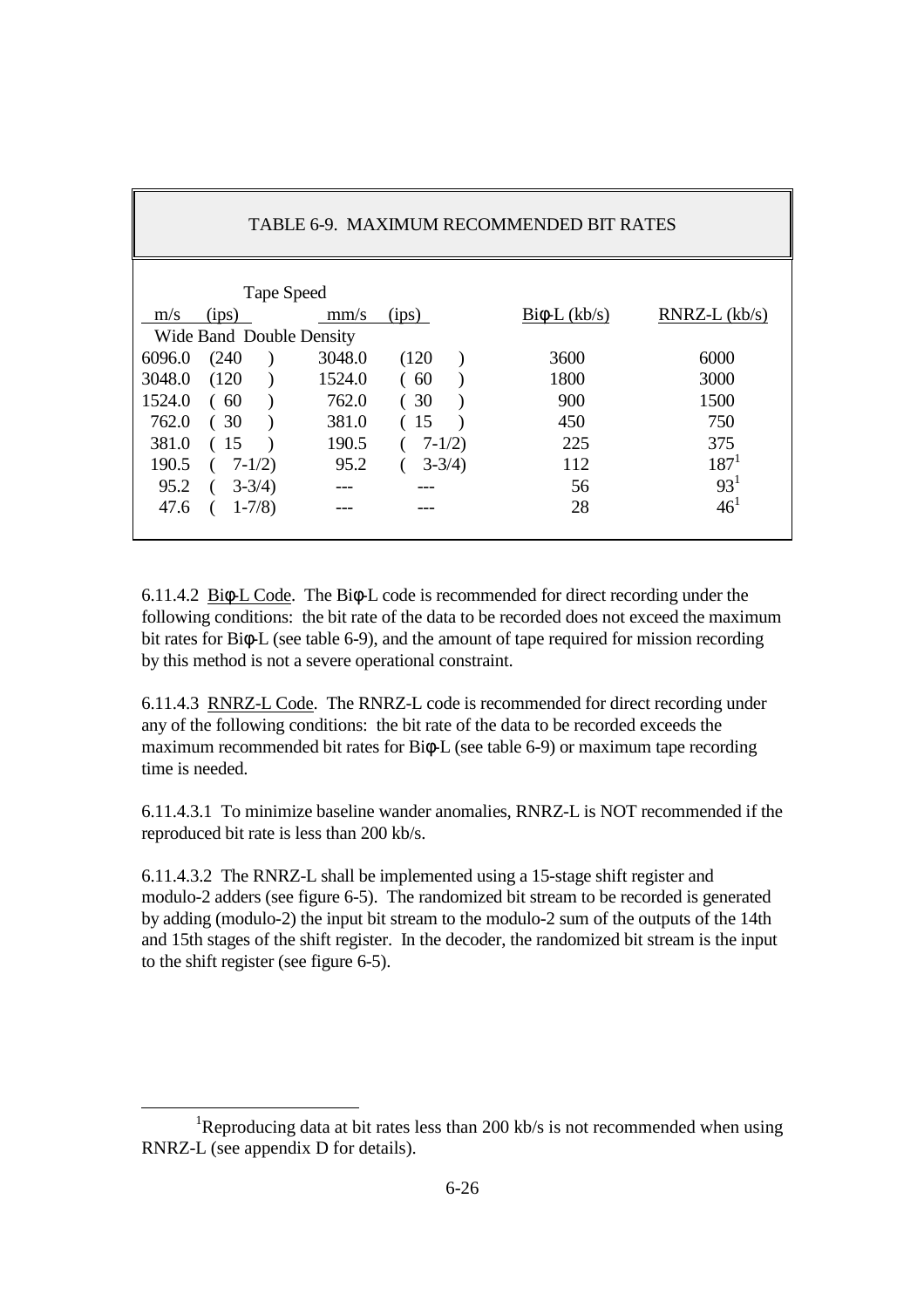

Figure 6-5. Serial high-density digital record and reproduce.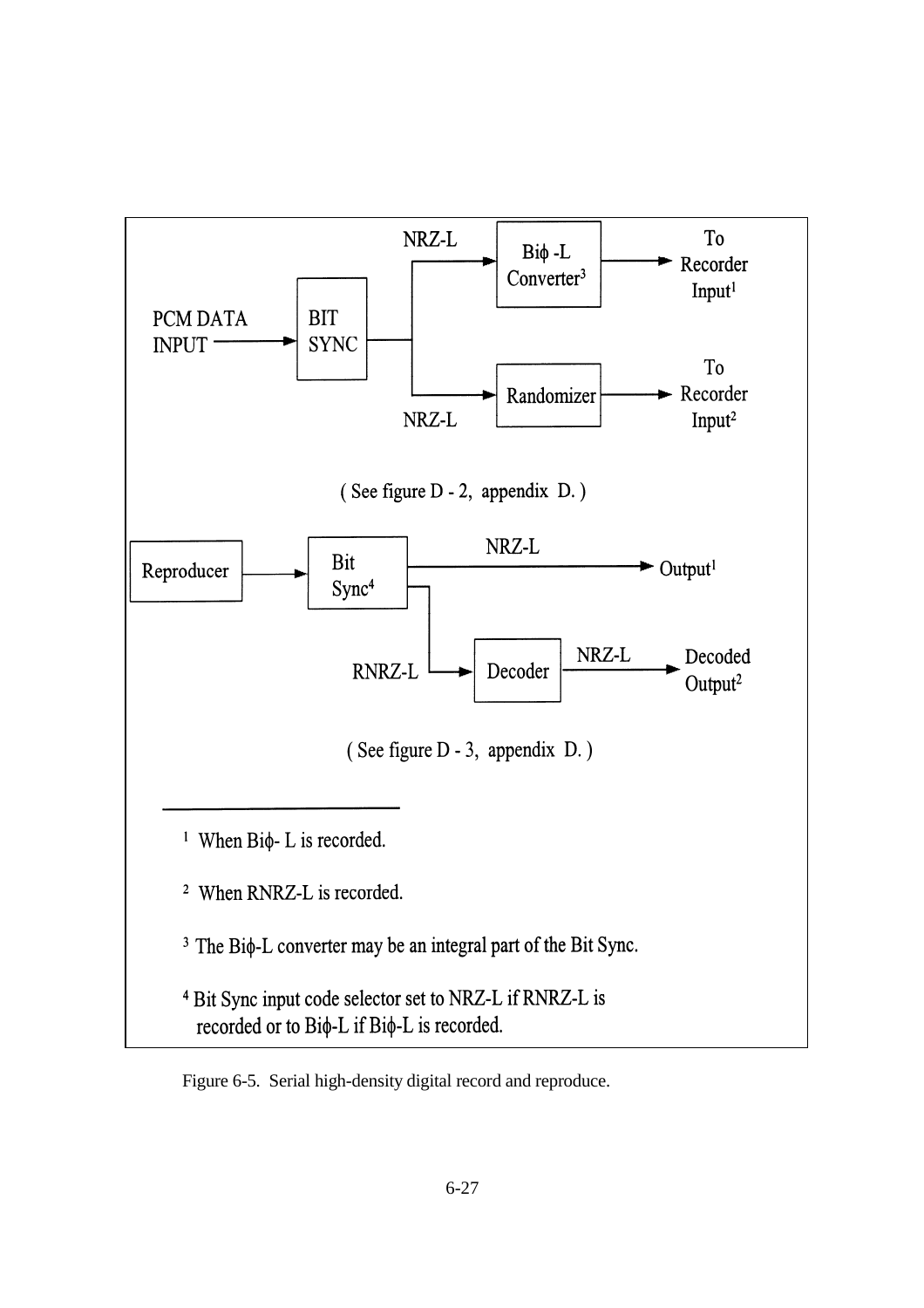6.11.4.4 Record Parameters. The record parameters are explained in the following subparagraphs.

6.11.4.4.1 High-density PCM data shall be recorded in compliance with the direct record parameters detailed in subparagraph 6.8.1 including the use of an ac bias signal level which produces the required 2 dB over-bias condition.

6.11.4.4.2 The peak-to-peak level of the PCM input signal shall be equal to twice the rms value of the signal amplitude used to establish the standard record level with a tolerance of  $\pm 25$  percent (see subparagraph 6.8.2).

6.11.4.4.3 The signal to be recorded must be bi-level. Bi-level signals are signals where only two levels are present. Therefore, signals containing noise must be converted to bi-level signals before they are recorded.

6.11.4.4.4 To minimize the effects of tape dropouts, serial high-density digital data should not be recorded on the edge tracks of the tape.

6.11.4.5 Reproduce Parameters. All reproduce parameters in subparagraph 6.8.3 shall apply.

6.11.4.5.1 PCM Signature. A PCM signature should be recorded before or after or both before and after the data to provide a method for adjusting the reproduce head azimuth and the reproducer equalizers. The data rate of the PCM signature should be the same as the rate of the data to be recorded (see paragraph 7.0, appendix D for tape signature recording).

6.11.4.5.2 Phase Equalizer. Correct phase equalization is very important to the reconstruction of the serial high-density digital data. Adjustable phase equalizers are desirable but not mandatory.

6.11.4.6 Magnetic Tape. High-density digital (HDD) magnetic tapes are recommended; however, wide band instrumentation tapes can be used on recorder and reproducer systems with 1.27 mm (0.050 in.) track widths (see chapter 7).

6.11.4.7 Tape Copying. The following practices are recommended when making copies of original data tapes.

6.11.4.7.1 Convert data reproduced from the original tape to a bi-level signal prior to recording a copy.

6.11.4.7.2 Align reproduce head azimuth to original tape.

6.11.4.7.3 Adjust reproducer equalizers correctly.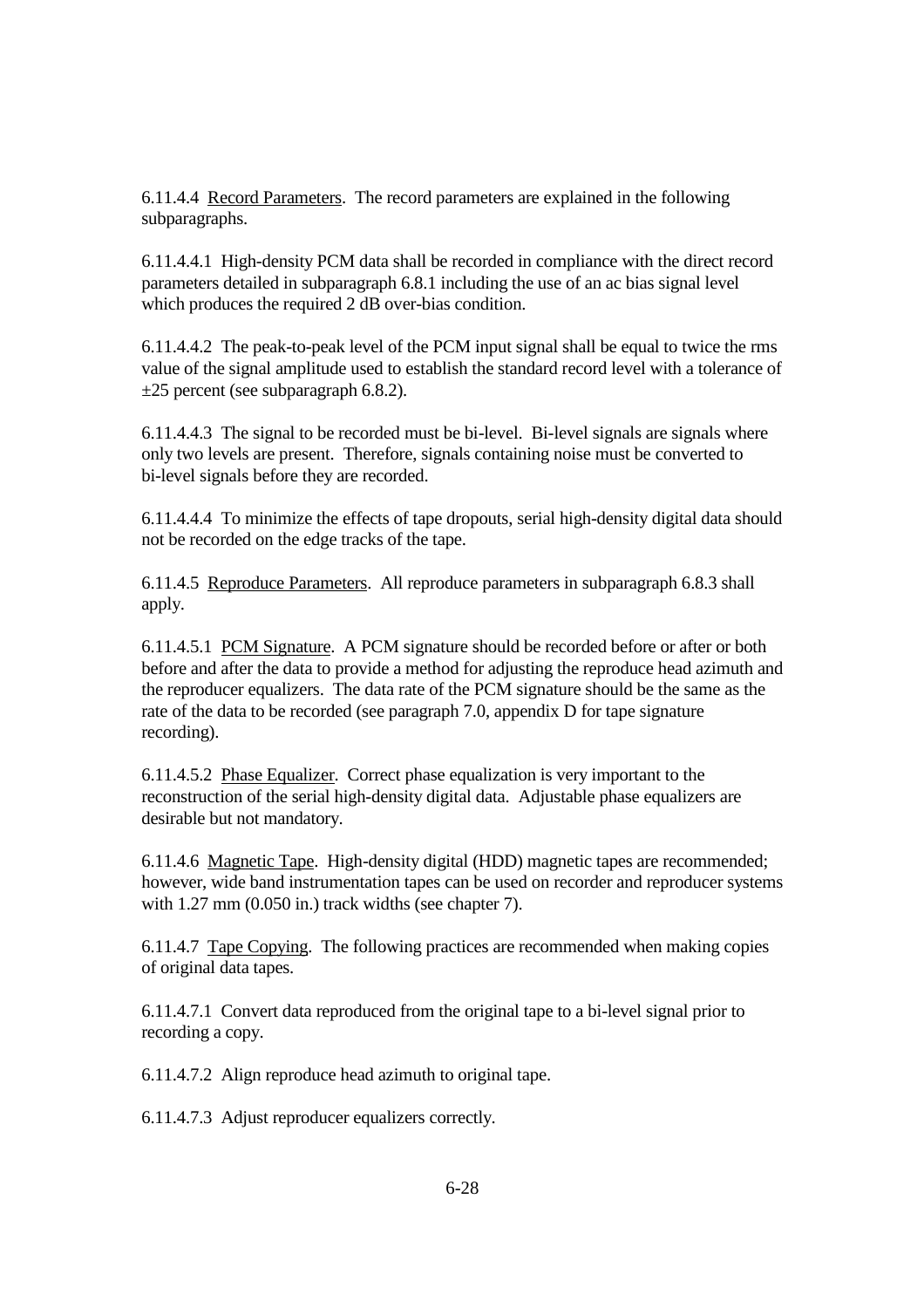6.11.4.7.4 Prior to recording the copy, use the recorded PCM signature to optimize the quality of the reproduced data.

6.11.4.8 PCM Bit Synchronizer. The PCM bit synchronizer should contain circuitry to reestablish the baseline reference PCM signal (a dc restorer circuit). This circuit is essential when reproducing RNRZ-L at reproduced bit rates less than 1 Mb/s. The PCM bit synchronizer loop bandwidth should be selected for optimum performance between 0.1 and 3 percent of the bit rate.

> If an appropriate PCM bit synchronizer is not available, the tape can be copied directly; however, the SNR will be decreased.

#### **6.12 Preamble Recording for Automatic or Manual Recorder Alignment**

**NOTE**

 A preamble (or postamble) may be recorded on the same tape as the data signal with known frequency and amplitude elements which will allow automatic or manual alignment of the signal electronics to optimize the performance of the playback system. Reproduce azimuth, equalization, and FM demodulator sensitivity may be adjusted at all available tape speeds. The preamble may be used for manual adjustment of any instrumentation magnetic tape recorder/reproducer (wide band and double density). Automatic adjustment requires a recorder/reproducer specifically designed with the capability to automatically adjust one or more of the following: reproduce-head azimuth, amplitude equalization, phase equalization, and FM demodulator sensitivity. The signal source may be internal to the recorder or may be externally generated.

6.12.1 Alignment, Direct Electronics. Direct electronics shall use a 1/11 band edge square wave for both manual and automatic alignment as given in appendix D.

6.12.2 Alignment, FM Electronics. The FM electronics shall use a 1/11 band edge square wave and  $\pm$ 1.414 Vdc or 0.05 Hz square wave for both manual and automatic alignment as given in appendix D.

#### **6.13 19-mm Digital Cassette Helical Scan Recording Standards**

 These standards are for single-channel high-bit rate helical scan digital recorders using 19 mm tape cassettes. Bit rates of less than 10 megabits per second to 256 megabits per second or greater may be recorded and reproduced by equipment conforming to these standards. Interchange parties must, however, determine the availability at a particular site of the equipment required to meet particular data recording requirements. Compatibility between the recording device and the expected playback equipment must also be considered.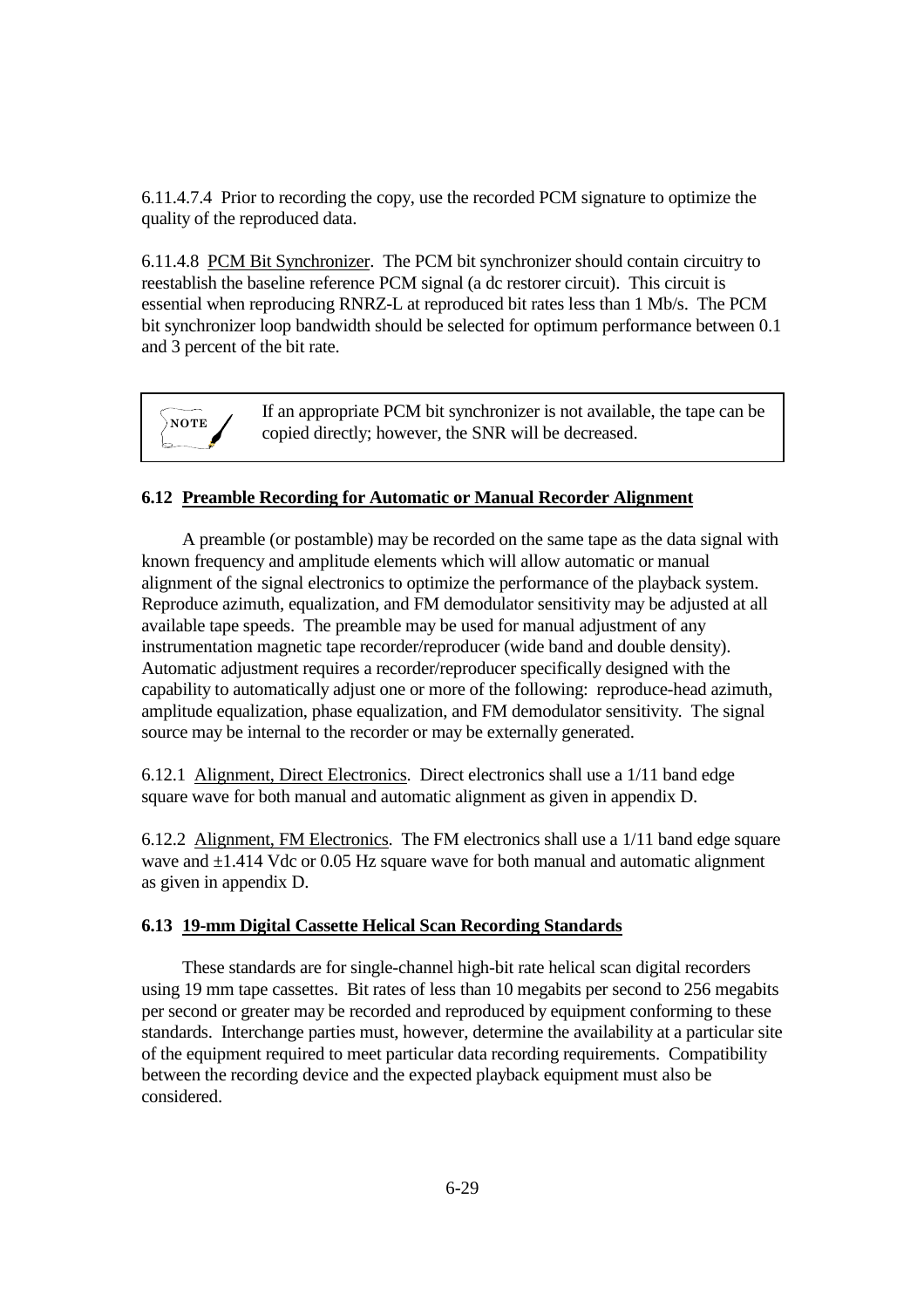6.13.1 Track Format. The format recorded and reproduced by these systems shall be as specified in American National Standard For Information Systems 19-mm Type ID-1 Recorded Instrumentation Digital Tape Format, ANSI X3.175-1990<sup>2</sup>. Helical tracks employ azimuth recording wherein the head gap angle with respect to the recorded track center line is  $90^\circ + 15^\circ$  for one scan and  $90^\circ - 15^\circ$  for the adjacent scan. (See subparagraph 4.9.2 of standard X3.175-1990). Figure 6-6 and table 6-10 show details of the helical tracks and auxiliary longitudinal tracks for control, timing, and annotation in the ID-1 format.

6.13.2 Tape and Cassettes. Magnetic tape and 19-mm cassettes are specified in chapter 7. The magnetic tape shall meet the requirements for 850 oersted class (68,000 A/M). A tape base thickness of 16 *u*m is normally employed. The recorder/reproducers shall be capable of using 19-mm cassettes that conform to the physical dimensions of medium and large cassettes as shown in table 6-11. Table 6-11 shows tape capacities and indicates the amount of time available for recording, assuming a data input rate of 240 megabits per second.

6.13.3 Recorder/Reproducer Input and Output. Data input and clock are required. The data input shall be in an 8-bit parallel, byte serial format, and the clock signal will be at the required byte rate. Data output will also be in 8-bit parallel format.



Figure 6-6. Location and dimensions of recorded tracks.

-

 $2$ ANSI X3.175-1990. Available from American National Standards Institute, 1430 Broadway, New York, NY 10018.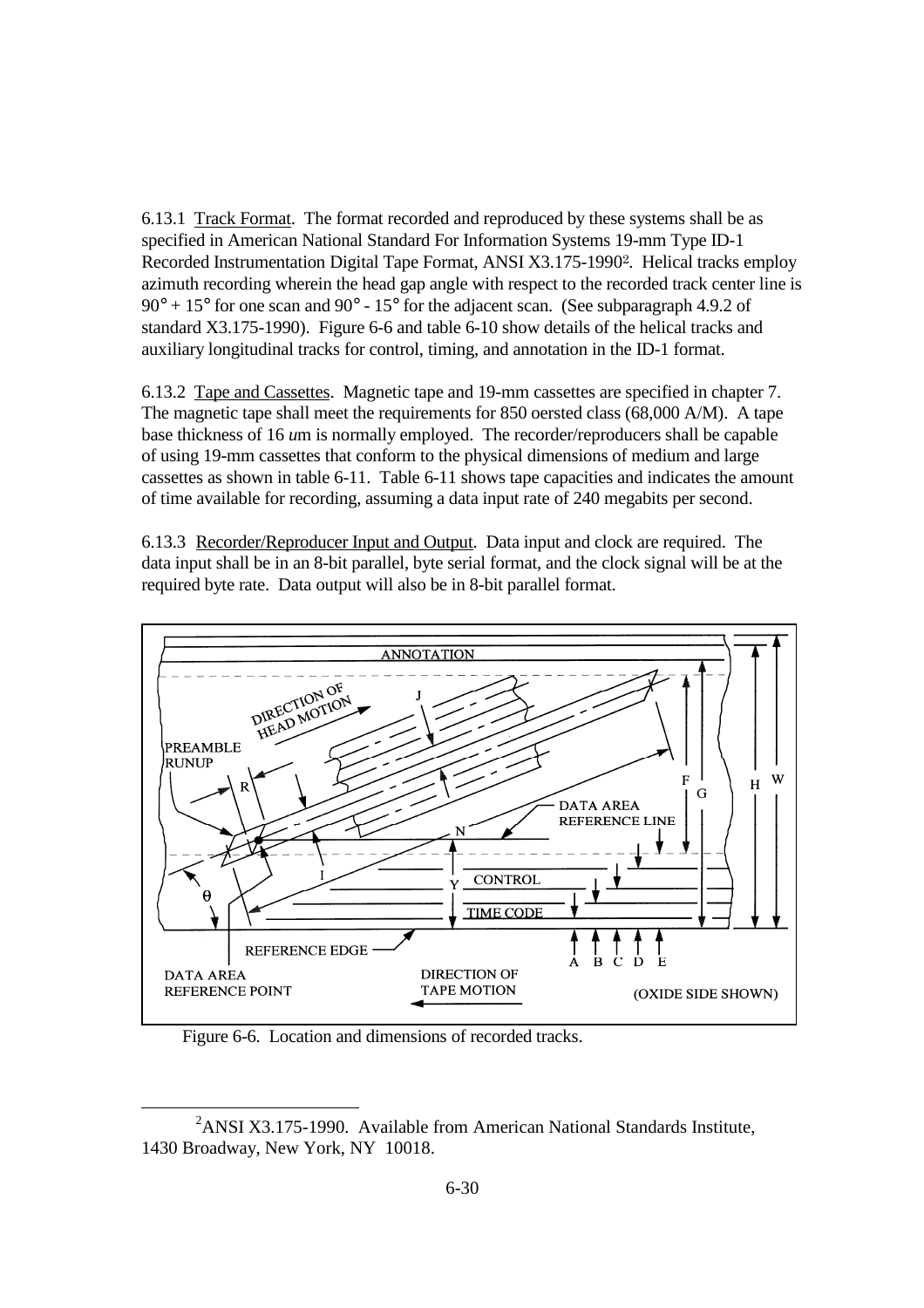|               | TABLE 6-10. RECORD LOCATION AND DIMENSIONS |                  |    |
|---------------|--------------------------------------------|------------------|----|
|               | <b>DIMENSIONS</b>                          | <b>NOMINALS</b>  |    |
| $\mathsf{A}$  | TIME-CODE TRACK LOWER EDGE                 | 0.2              | mm |
| B             | TIME-CODE TRACK UPPER EDGE                 | 0.7              | mm |
| $\mathcal{C}$ | <b>CONTROL TRACK LOWER EDGE</b>            | 1.0              | mm |
| D             | CONTROL TRACK UPPER EDGE                   | 1.5              | mm |
| E             | DATA-AREA LOWER EDGE                       | 1.8              | mm |
| $_{\rm F}$    | DATA-AREA WIDTH                            | 16               | mm |
| G             | ANNOTATION TRACK LOWER EDGE                | 18.1             | mm |
| H             | ANNOTATION TRACK UPPER EDGE                | 18.8             | mm |
| $\mathbf I$   | <b>HELICAL TRACK WIDTH</b>                 | 0.045            | mm |
| J             | TRACK PITCH, BASIC                         | 0.045            | mm |
| N             | HELICAL TRACK TOTAL LENGTH                 | 170              | mm |
| P             | ANNOTATION/TIME-CODE HEAD LOCATION         | 118.7            | mm |
| R             | <b>SECTOR RECORDING TOLERANCE</b>          | $+0.1$           | mm |
| T             | CONTROL TRACK SYNC TOLERANCE               | $+0.1$           | mm |
| P             | TRACK ANGLE, ARC-SINE (16/170)             | $5.4005^{\circ}$ |    |
| W             | <b>TAPE WIDTH</b>                          | 19.01            | mm |
| Y             | DATA-AREA REFERENCE LINE, BASIC            | 1.8075           | mm |

 $\mathbf{r}$ 

# TABLE 6-11. TAPE LENGTH AND NOMINAL PLAY RECORD/ REPRODUCE TIME AT 240 MEGABITS/SECOND USER DATA RATE

|                 | <b>TAPE</b>      | <b>TAPE</b>                  | <b>PLAY</b>      |  |
|-----------------|------------------|------------------------------|------------------|--|
| <b>CASSETTE</b> | <b>THICKNESS</b> | <b>LENGTH</b>                | <b>TIME</b>      |  |
|                 | (MICROMETERS)    | (METERS)                     | (MINUTES)        |  |
| <b>MEDIUM</b>   | 16               | 587                          | 24               |  |
| LARGE           | 16               | 1311                         | 55               |  |
|                 |                  | CASSETTE DIMENSIONS, NOMINAL |                  |  |
| <b>CASSETTE</b> | <b>LENGTH</b>    | WIDTH                        | <b>THICKNESS</b> |  |
| <b>MEDIUM</b>   | $254 \text{ mm}$ | $150 \text{ mm}$             | $33 \text{ mm}$  |  |
| LARGE           | 366 mm           | $206 \text{ mm}$             | $33 \text{ mm}$  |  |
|                 |                  |                              |                  |  |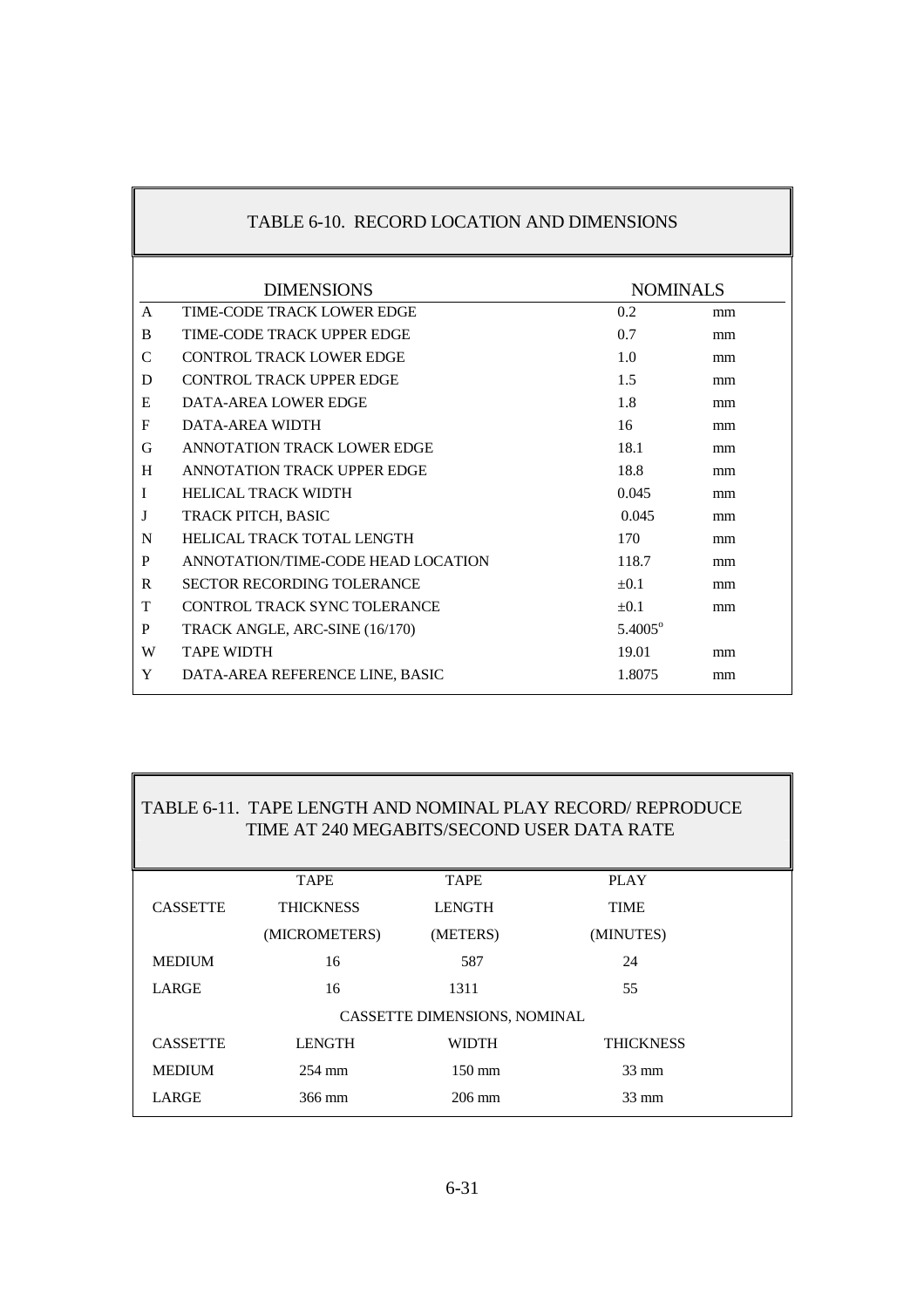## **6.14 Multiplex/Demultiplex (MUX/DEMUX) Standard for Multiple Data Channel Recording on 19-MM Digital Cassette Helical Scan Recorder/Reproducer Systems**

 For recording and reproducing multiple channels on 19-mm Digital Cassette Helical Scan Recorders, the ADARIO multiplex/demultiplex format is recommended. The ADARIO (Analog/Digital/ Adaptable/Recorder Input/Output) format was developed for the Department of Defense, Fort Meade, Maryland. The format is government-owned and may, therefore, be used in equipment provided for government activities. Some of the features of ADARIO are

- requires less than 3 percent overhead to be added to user data;
- accommodates multiple channel record/playback with each channel completely autonomous in sample rate and sample width;
- stores all the necessary parameters for channel data reconstruction for either real-time playback, time-scaled playback, or computer processing;
- preserves phase coherence between data channels;
- provides channel source and timing information; and
- accommodates  $2^{24}$  (over 16 million) blocks of data, each block having 2048 24-bit words (see figure 6-7).

 The ADARIO format imposes minimum restrictions on the channel signals and aggregate data parameters. Specific implementations that use the ADARIO format may impose additional restrictions.

ADARIO format, defined field restrictions:

| <b>Session Length</b>   | Unlimited                                |
|-------------------------|------------------------------------------|
| Sequence numbered       | - Blk. $2^{24}$ (100 G Byte max.)        |
| <b>Master Clock</b>     | - MC $2^{19}$ *250 Hz (131 MHz max.)     |
| <b>Block Rate</b>       | BMD, MC/BMD (8 Blk./Sec min.)            |
|                         | MC/2048 (64K Blk./Sec. max.)             |
| <b>Aggregate Rate</b>   | $MC *24 (3145 Mbps max.)$                |
| <b>Channel Quantity</b> | Q, Ch#, $2^4$ (16 channels max.)         |
| <b>Bits per Sample</b>  | FMT, 1,2,3,4,5,6,7,8,10,12,14,16         |
|                         | $18,20,22,24$ bits per sample            |
| <b>Input Clock Rate</b> | MC, Rate $2^{19}$ *250 Hz (131 MHz max.) |
| <b>Input Bit Rate</b>   | 2035 *24 Block Rate (3125 Mbps max.)     |
|                         |                                          |